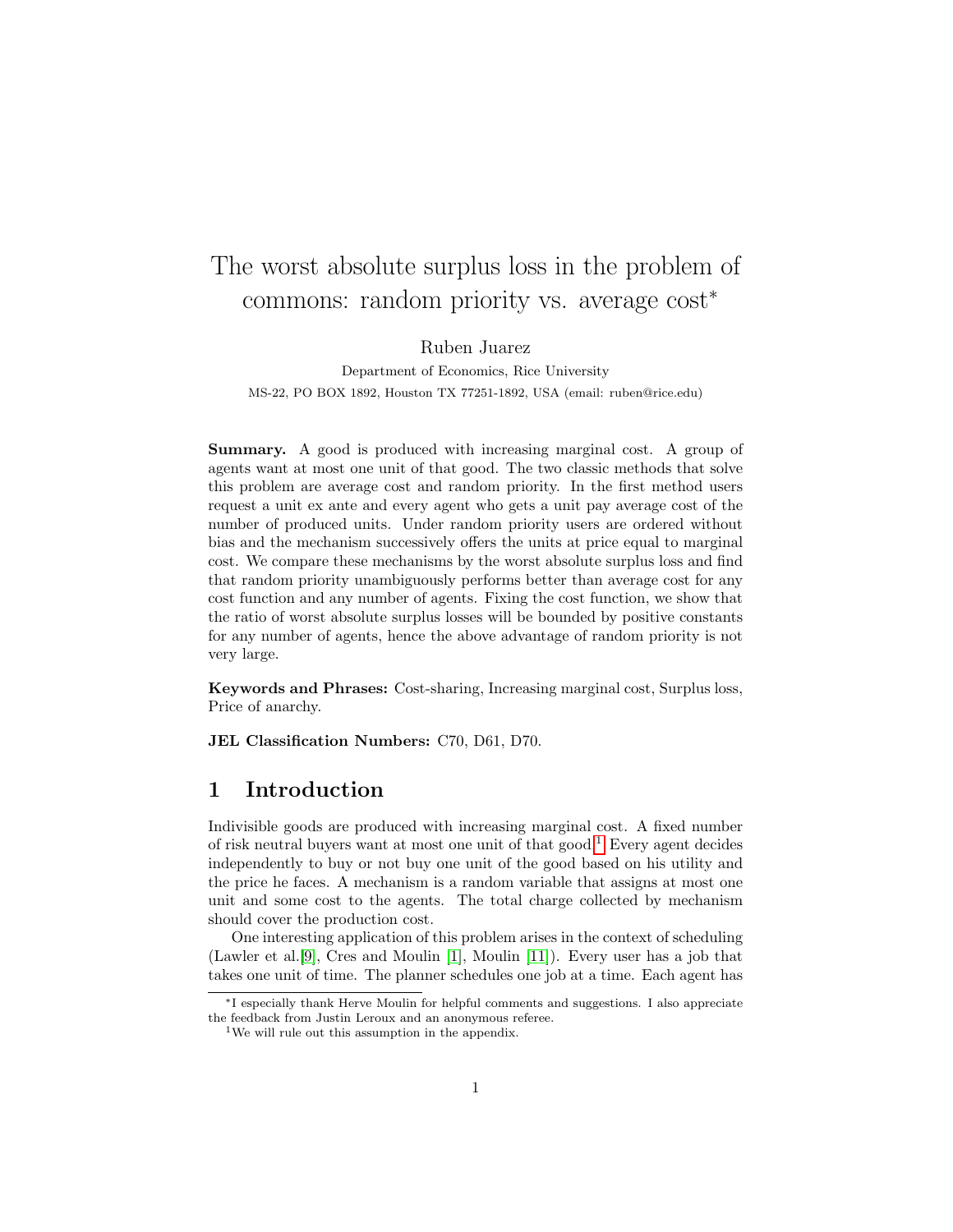the option to leave the queue at time 0 or wait until his job has been processed. The disutility (cost) of the agent is the waiting time until served. Hence those agents who expect a waiting time higher than their utility will balk at time 0. The management of queues in networks, for instance internet, is the canonical example of this problem (Shenker [\[16\]](#page-21-2)).

We compare the two classic decentralized mechanisms for this allocation problem: average cost  $(ac)$  and random priority  $(rp)$  (Cres and Moulin [\[1\]](#page-20-0)[\[2\]](#page-20-1)). Both mechanisms are the most accepted for being easy to implement and by their incentive properties.

Average cost is more familiar and simpler to implement than random priority. It is the mechanism in which all agents ex ante pay the same price. Formally it is the mechanism in which all agents simultaneously decide to buy or not buy a unit. Those agents who buy will be ordered without bias and pay true marginal cost. Those who did not buy pays nothing. In the queuing interpretation  $ac$  is the so called unorganized queue (Cres and Moulin [\[2\]](#page-20-1)). Agents decide to enter the queue and server picks at random one of the agents remaining in the queue.

Under random priority users are randomly ordered without bias. The mechanism starts offering to the agents following this ordering a unit of good at cost equal to true marginal cost. Every agent decides to buy or not buy the offered unit. Those who did not get a unit of good pay nothing.<sup>[2](#page-1-0)</sup> In the queuing interpretation  $rp$  is the so called organized queue (Cres and Moulin [\[2\]](#page-20-1)). Server picks a random order without bias of the agents and they decide to enter the queue after learning their number in the queue.

If both mechanism are available, which one should we choose? Cres and Moulin [\[2\]](#page-20-1) compared the welfare performance of these two mechanisms when the number of agents is large. They showed that neither mechanism outperforms the other. The relative performance of the two mechanisms depends much on the configuration of the agent utilities. In a large economy they concluded that  $rp$ manages better the crowded commons. In this case random priority will collect more surplus and overproduce less than average cost. The more crowded the economy (as a replicating process), the more  $rp$  outperforms  $ac$ , up to the point where  $ac$  will overproduce infinitely more than  $rp$ . In this limit case,  $ac$  will not collect any surplus relative to the efficient production, whereas  $rp$  will collect a positive share of the efficient surplus. These results give powerful arguments to choose rp against ac when the commons are crowded and there are many agents. But what are we going to choose when they are not crowded? Several difficulties arise in this case.

We use a simple benchmark to compare the two mechanisms, namely the worst case scenario. For a fixed number of agents and a given cost function, this should be the utility profile that wastes the largest amount of surplus relative to the efficient surplus.

The index used in the recent literature of the price of anarchy (Koutsoupias and Papadimitriou  $[4]$ , Moulin  $[12]$ ) is the worst relative gain, that is the infi-

<span id="page-1-0"></span><sup>&</sup>lt;sup>2</sup>A big downplay of rp is that lotteries may no be available, hence we may not be able to implement it. On the other hand, ac does not have the problem of implementation with or without lotteries. In this paper, we focus on the problem with lotteries.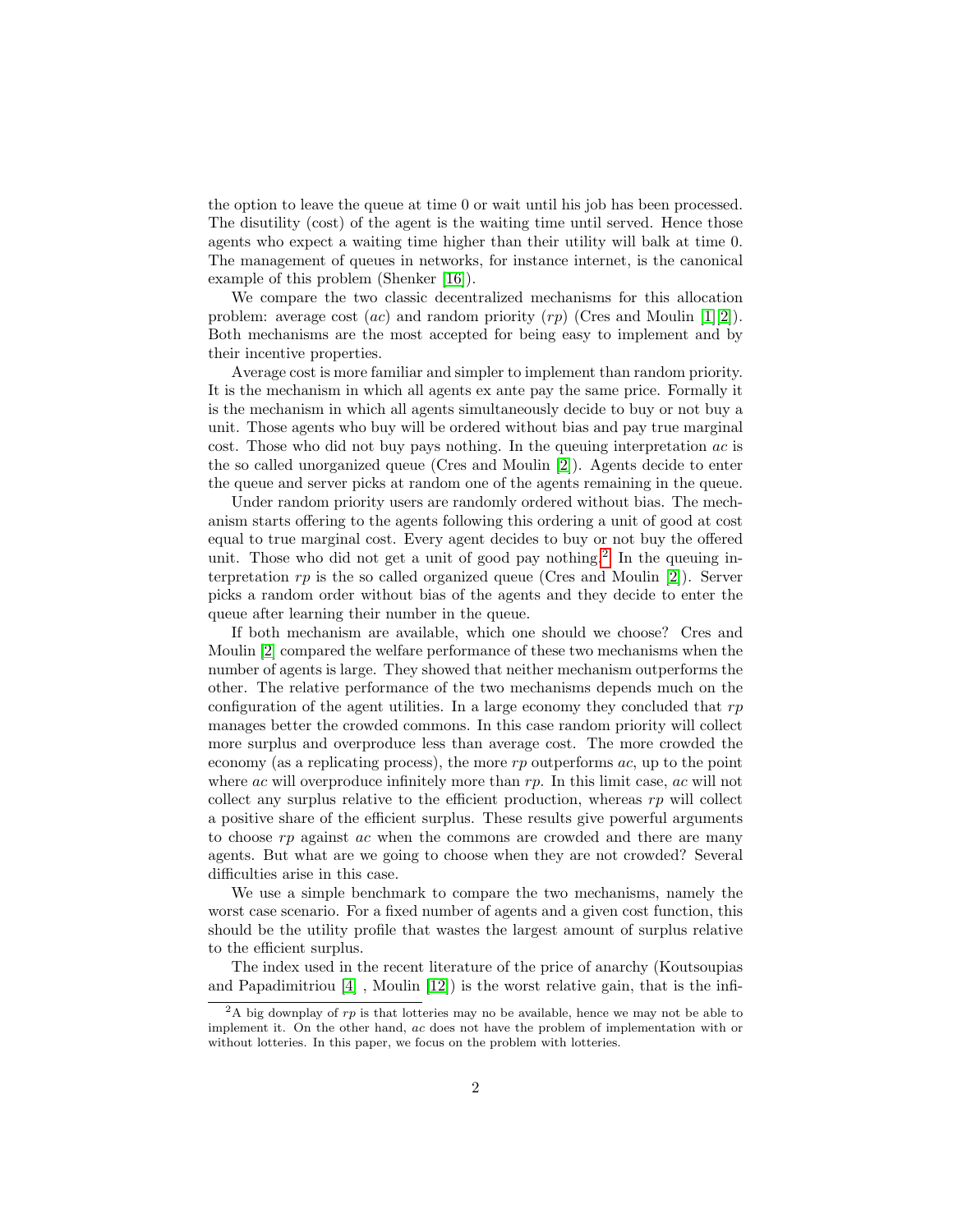mum of the ratios of the relative and efficient surplus. If we use these measure *rp* outperforms *ac*. In fact, the worst relative gain of *ac* is 0 whereas of *rp* is  $\frac{1}{n}$ where  $n$  is the number of agents.

On the other hand, with a fixed number of agents, we can also define the worst absolute surplus loss  $(wal)$  of a mechanism with respect to the efficient surplus, that is the supremum of the differences of the efficient surplus and the surplus of the mechanism in discussion, where the supremum runs over all utility profiles. This is always positive and bounded for  $rp$  and  $ac$  without any assumption on the agent configuration utilities (see lemma [1\)](#page-5-0). Like the relative gain, this will give a complete order of the mechanisms.

The interpretation of the two indexes relative loss and absolute loss are interestingly different. While the first measure is normalized to treat low utility society similar to high utility society, the second does not. The worst absolute loss takes into account that a big loss in a society should not be considered equal to irrelevant small losses. To illustrate this, consider the mechanism that allocates at most one unit to the agents. It selects randomly an agent and offer him a unit at price equal to the marginal cost of the first unit  $c_1$ . No offer is made to the other agents. This mechanism has an expected relative surplus gain of  $\frac{1}{n}$ .<sup>[3](#page-2-0)</sup> Therefore it outperforms ac and is equally ranked to rp in the relative gain sense. On the other hand, it has an infinite worst absolute surplus  $loss<sup>4</sup>$  $loss<sup>4</sup>$  $loss<sup>4</sup>$ and hence it is outperformed by  $rp$  and  $ac$  in the wal sense. This mechanism alert us to the more general fact that whenever a mechanism does not guarantee a unit of good to those agents with utility large enough, the worst absolute loss will be infinite and hence inferior to most mechanism in the wal sense, whereas it may be well ranked in the relative gain sense.

#### Outline of the results

The main result of the paper shows that the worst absolute surplus loss of random priority  $wall(n, c, rp)$  will be smaller than the worst absolute surplus loss of average cost  $wall(n, c, ac)$  for any number of agents n and any marginal cost function c. In other words,  $rp$  always outperforms ac in the wal sense (Theorem [1\)](#page-7-0).

In the second result we estimate how large is the outperformance given by Theorem [1.](#page-7-0) We compute upper bounds for the ratio  $\frac{wal(n,c,ac)}{wal(n,c,rp)}$  when the number of agents n goes to infinity. We show that for any cost function of order  $m<sup>5</sup>$  $m<sup>5</sup>$  $m<sup>5</sup>$ , the sequences  $\{wal(n, c, rp)\}_n$  and  $\{wal(n, c, ac)\}_n$  will also have order m (Theorem [2\)](#page-8-0). Hence even though random priority outperforms average cost in this worst case scenario, this is not as strong as in the crowded economy with many agents

<span id="page-2-0"></span><sup>&</sup>lt;sup>3</sup>The agents that get a unit at the efficient surplus will get a unit at price  $c_1$  with probability  $\frac{1}{n}$ , hence it collects at least  $\frac{1}{n}$  of the efficient surplus. The gain is not more that  $\frac{1}{n}$  because in the utility profile with exactly one agent with utility bigger than  $c_1$  it collects exactly  $\frac{1}{n}$  of the efficient surplus.

<span id="page-2-1"></span><sup>&</sup>lt;sup>4</sup>Consider the utility profile with exactly two agents with utility  $\lambda c_1$  and the rest with utility zero. As  $\lambda$  goes to infinity, the efficient mechanism serves the two agents whereas this mechanism serves at most one of them, hence the loss will be unbounded.

<span id="page-2-2"></span><sup>&</sup>lt;sup>5</sup>This is that the cost function is bounded by a polynomial cost function of degree m.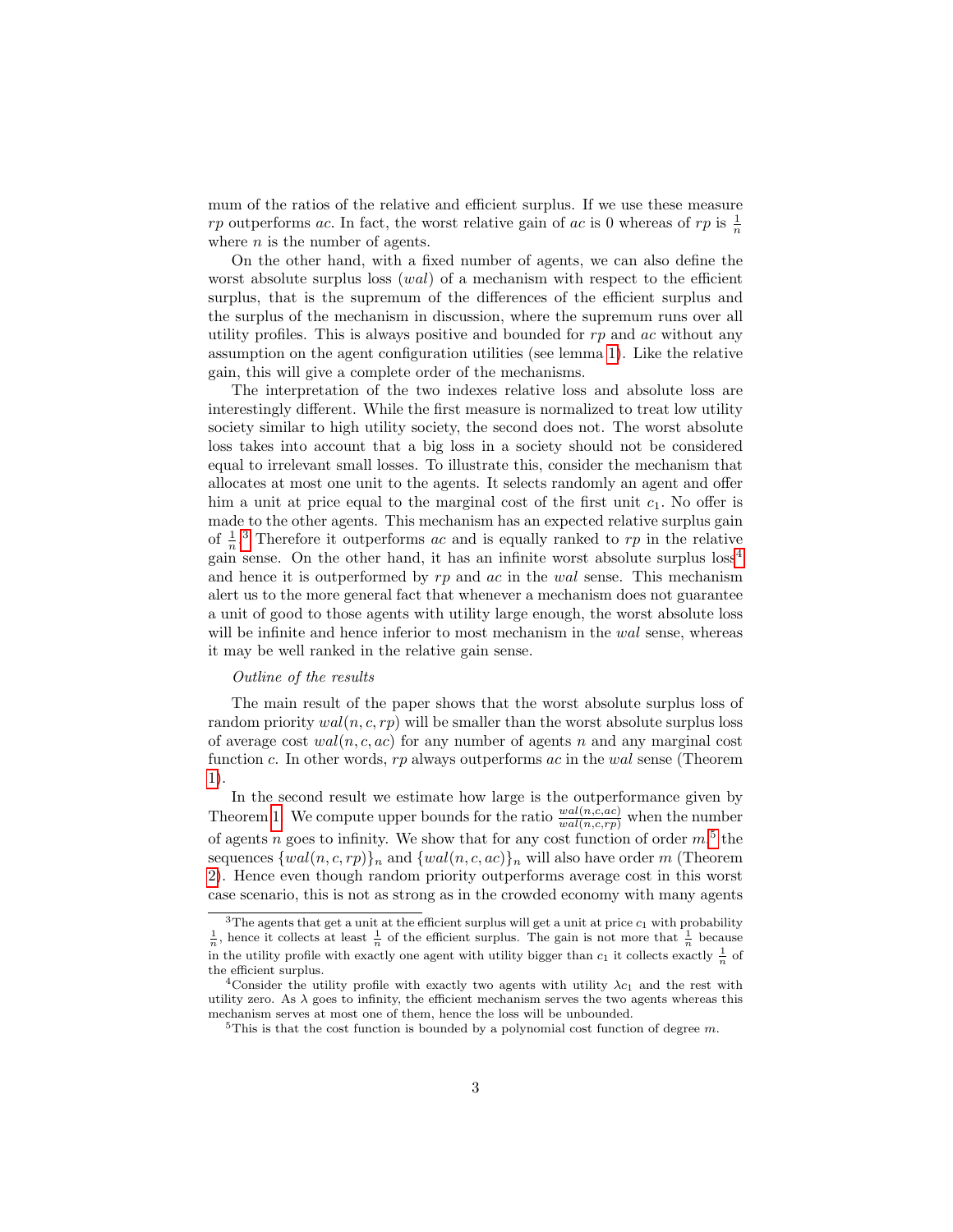#### of Cres and Moulin [\[2\]](#page-20-1).

Finally, in the appendix we extend theorem [1](#page-7-0) assuming agents have convex preferences for more than one unit of good.

### Related literature

This work is related to the large and growing literature in computer sciences of the worst case scenario. Particularly, it is with the recent literature on the price of anarchy, introduced to measure the effects of selfish routing in a congested network. For instance Koutsoupias and Papadimitriou [\[4\]](#page-21-3), Roughgarden and Tardos [\[14\]](#page-21-5) and Roughgarden [\[15\]](#page-21-6) offer the first results in this topic.

This paper is also related to the applications of the price of anarchy to the more general model of cost-sharing, where the agents share the one to one technology with increasing marginal cost. Every user request independently an amount of output and the mechanism produces together this amount and allocates the cost between agents. The combination of the price of anarchy along with related models can be found at Johari and Tsilikis [\[5\]](#page-21-7), Johari, Mannor and Tsilikis [\[7\]](#page-21-8), Moulin [\[12\]](#page-21-4).

In particular, the main result of this paper is similar to the findings of Moulin [\[12\]](#page-21-4). He compares four classic mechanism by the worst relative surplus gain in the context of cost sharing with a divisible good. He finds that the relative surplus gain of the serial mechanism is  $O(\frac{1}{log(n)})$  whereas the relative surplus gain of the other three mechanisms: average cost pricing, incremental cost pricing and marginal cost sharing is  $O(\frac{1}{n})$ , where *n* is the number of agents and the marginal cost function is convex or concave with bounded elasticity.

# 2 Random Priority and Average Cost

### 2.1 The Model

The problem consists of the cost function  $C : \mathbb{N} \to \mathbb{R}$  homogeneous in the units of the good produced with increasing marginal cost and a finite set of potential buyers  $N \subset \mathbb{N}$ . The marginal cost of the *i*-th unit is denoted by  $c_i$ ,  $0 < c_1 < c_2 < \cdots < c_n < \ldots$ ,  $C(i) = c_1 + \cdots + c_i$ . The derivative of the marginal cost, that is the cost increment of the i–th unit with respect to the  $(i-1)$ –th unit is denoted by  $\delta_i$ , hence  $c_i = \delta_1 + \dots + \delta_i$ . A vector of utility profiles is denoted by  $u = (u_1, \ldots, u_n) \in \mathbb{R}^N_+$ . Given such utility profile, the local demand  $p(c)$  is the number of agent whose utility is equal to c. The demand function is the number of agents whose utility is bigger than or equal to c, that is,  $d(c) = \sum_{x \geq c} p(x)$ . The demand for the  $q - th$  unit is denoted by  $d_q = d(c_q)$  and the number of agents with utility in  $[c_q, c_{q+1})$  is denoted by  $p_q$ .

A mechanism (method) is a random variable  $\xi$  such that every utility profile  $u \in \mathbb{R}_+^N$  is mapped to an allocation where every agent get at most one unit of good and the price for being served  $y \in \mathbb{R}^N_+$ . If the agents in S get a unit of good then the production cost is covered by the price charged to those agents:  $y_S = \sum_{i \in S} y_i = C(|S|).$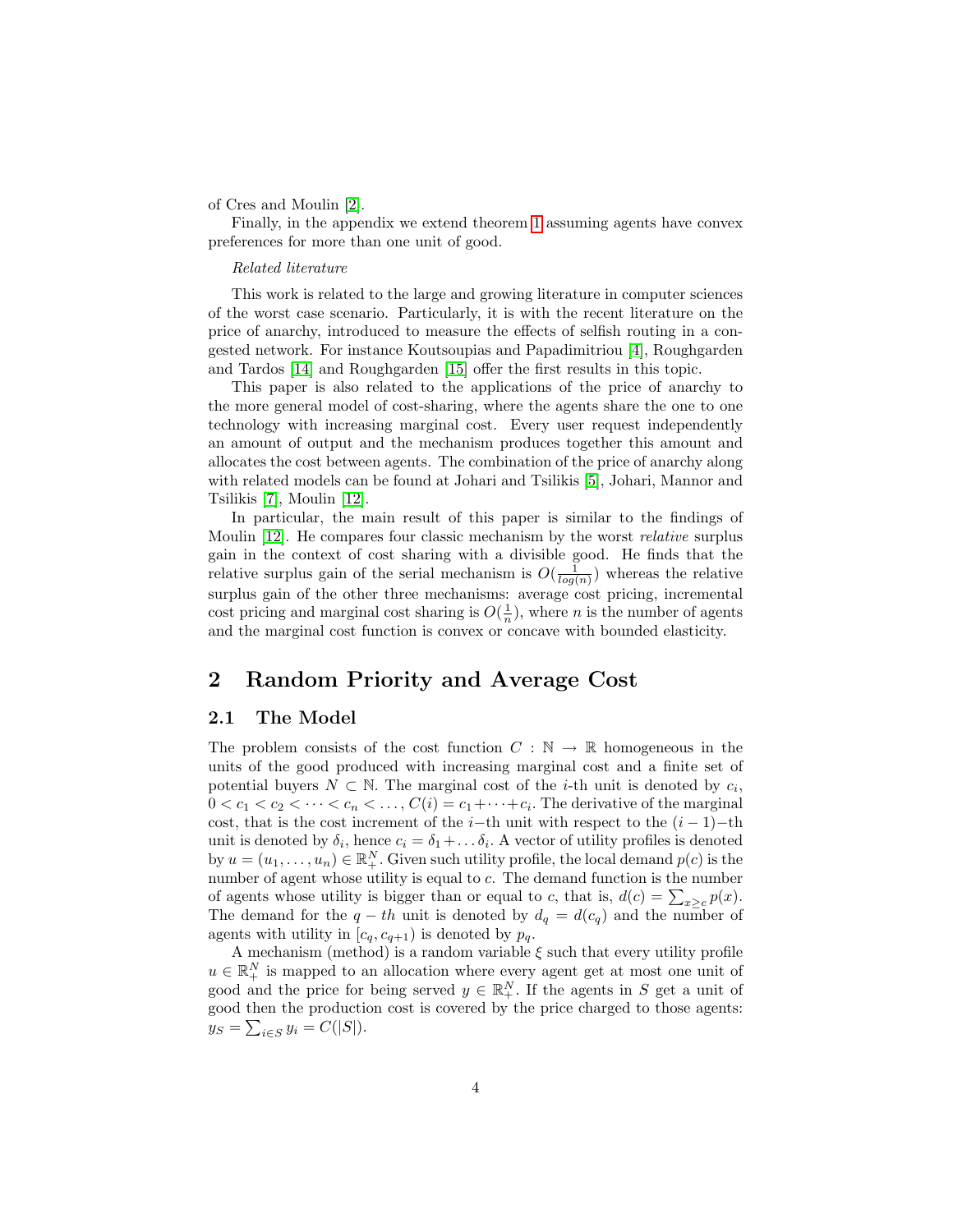The *efficient* allocation  $(eff)$  produces  $q^{eff}$  units and serve the agents giving priority to higher utility agents, where  $q^{eff}$  is chosen such that  $d_q \ge q$  for all  $q \leq q^{eff}$ , and  $d_q < q$  for all  $q \geq q^{eff} + 1$ .

# 2.2 The mechanisms

*Average cost*  $(ac)$  is the mechanism where every agent decides to buy or not buy at time 0. Those agents who buy will be ordered without bias and assigned a unit of good at true marginal cost: the agent ranked t gets a good at price  $c_t$ . Those who do not buy pay nothing. Since agents are risk neutral we think this mechanism as the Nash equilibria of the game (not necessarily unique) where every agent decides independently to buy or not buy one unit. If  $q^{ac}$  agents buy, these agents will pay  $\frac{C(q^{ac})}{q^{ac}}$  $\frac{(q^{-s})}{q^{ac}}$ . Those who do not buy pay nothing. Without loss of generality (see below) we can compute the equilibrium of ac by the intersection  $p^{ac} = ac(q^{ac})$  of the demand function and the *ac* function. It charges  $p^{ac}$  to the  $q^{ac}$  agents with highest utilities.

Another mechanism is *random priority*  $(rp)$ . This method draws with uniform probability an order of the agents and offer them the goods at price equal to marginal cost. Hence agent i will get offered a unit at price  $c_{k+1}$  where k is the number or agents ranked before i who bought a unit.

Throughout the paper we think the agents are not altruistic. Whenever an agent is indifferent between buying or not buying, he will buy. This implies there is more overproduction with  $rp$ , hence  $rp$  collects less surplus. This assumption is without loss of generality.

 $rp$  has unique and unambiguous equilibrium outcome. However,  $ac$  does not: multiple equilibria are possible. For instance, if agent 1 has utility  $\frac{c_1+c_2+c_3}{3}-\epsilon$ and the remaining agents have utility  $u = \frac{c_1+c_2}{2} + \epsilon$ ,  $\epsilon < \frac{2c_3-c_1-c_2}{6}$ . Lets assume  $\frac{c_1+c_2+c_3}{3} \leq c_2$ . Then the *rp* equilibrium serves exactly one agent and it requires every agent to get a good with probability  $\frac{1}{n}$ . Whereas any profile where exactly two agents buy a good is an equilibrium for  $ac$ . Notice the equilibria of  $ac$  are also welfare different. This multiplicity of equilibria does not affect the computation of the worst case scenario of ac, we simply assume without loss of generality that the agents with higher utility get a good.

The surplus  $\sigma^{\xi}(u)$  of the method  $\xi$  in the utility profile u is the difference between aggregate utility and cost paid by those agents who get a good. We also denote  $\sigma^{\xi}(p)$  by the surplus of  $\xi$  in the utility profile whose local demand is p. The efficient surplus  $\sigma^{eff}$  is easily computed by ordering the agents from high to low utility. It is given by  $\sigma^{eff}(u) = \sum (u_i - c_i)_+$  whenever  $u_1 \geq \cdots \geq u_n$ and  $(x)_{+} = max(0, x)$ .

If  $q^{ac}$  agents buy a unit of good with ac, then  $\sigma^{ac}(u) = \sum_{i=1}^{q^{ac}} (u_i - c_i)$ whenever  $u_1 \geq \cdots \geq u_n$ . Remember we are choosing the equilibrium of ac whose agents have highest utility (i.e. the equilibrium that collects more surplus).

On the other hand, the surplus of  $rp$  is the expected surplus of the mechanism where every agent is served in the expected order. Formally speaking, let  $\text{prio}^{\theta}$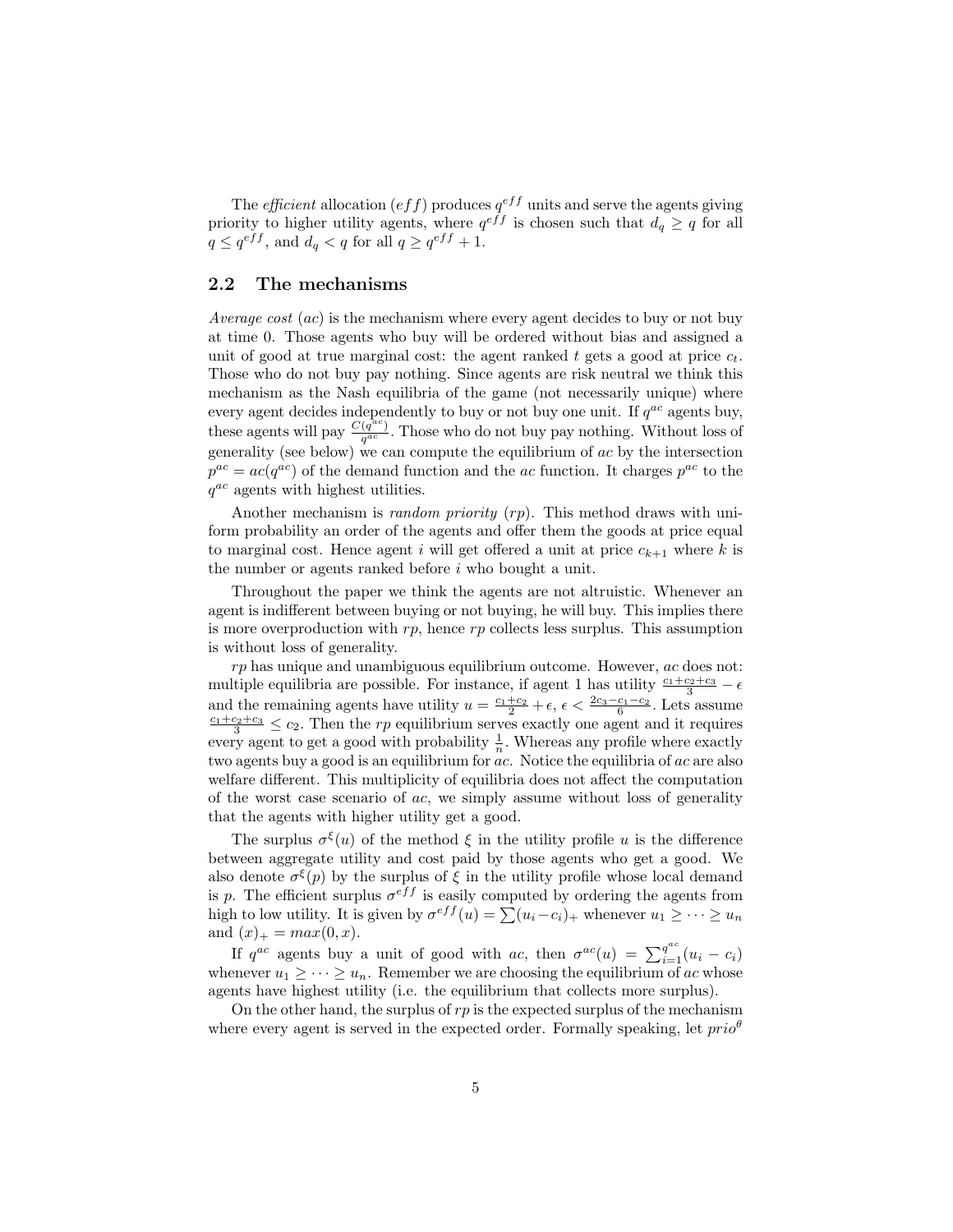the mechanism where the agents are offered the goods following the fixed order  $\theta$ . Let  $\theta(k)$  the agent ranked k by the order  $\theta$ . Let  $\text{prio}_1^{\theta} = \theta(j)$  where j is smallest integer such that  $u_{\theta(j)} \geq c_1$ . Similarly,  $\text{proj}_{k} = \theta(m)$  means the agents ranked strictly between  $\text{prio}_{k-1}^{\theta}$  and  $\theta(m)$  have utility smaller that  $c_k$  and  $u_{\theta(m)} \ge c_k$ . The priority surplus is simply  $\sigma^{\theta}(u) = \sum (u_{prio_i^{\theta}} - c_i)$ . The surplus of rp is the average of the priority surpluses over all orders  $\theta$ :  $\sigma^{rp}(u) = \frac{1}{n!} \sum_{\theta} \sigma^{\theta}(u)$ .

A method  $\xi$  outperforms  $\xi'$  if  $\sigma^{\xi}(u) \geq \sigma^{\xi'}(u)$  for every  $u \in \mathbb{R}^N_+$ . Neither ac or  $rp$  outperformes the other, this depends on the utility profile. Indeed, consider a profile where all agents have utility  $\frac{c_1+c_2}{2}+\epsilon$ , where  $\epsilon < \min\{\frac{c_2-c_1}{2}, \frac{2c_3-c_1-c_2}{6}\}.$ Then rp serves exactly one agent. It collects a fully efficient surplus of  $\sigma^{rp} =$  $\frac{c_2-c_1}{2} + \epsilon$ . On the other hand ac is fully inefficient, it serves two agents and collects a surplus of  $\sigma^{ac} = \epsilon$ . When  $\epsilon$  goes to zero, ac does not collect any surplus<sup>[6](#page-5-1)</sup> whereas  $rp$  collects a positive surplus.

On the other hand, consider the next example proposed by Cres and Moulin [\[2\]](#page-20-1) in the context of queuing. It involves two types of agents. There are  $n-1$ agents of type 1 with utility  $c_1 + \epsilon$  and one agent of type 2 with utility  $c_2 + \epsilon$ ,  $\epsilon < \frac{c_2-c_1}{2}$ . Under rp, type 2 agent buys at price  $c_1$  with probability  $\frac{1}{n}$  and at price  $c_2$  otherwise. Hence the expected surplus with  $rp$  is  $\frac{1}{n}(c_2-c_1+\epsilon)+\frac{n-1}{n}(2\epsilon)$ . On the other hand, the equilibrium of  $ac$  is fully efficient, it involves only the agent of type 2, hence the surplus is  $c_2 - c_1 + \epsilon$ . When  $\epsilon$  goes to zero the surplus of rp goes to  $\frac{c_2-c_1}{n}$ , whereas the surplus of ac goes to  $c_2-c_1$ .

# 3 The worst absolute loss

Definition 1 Let n the number of agents and c the marginal cost function. The worst absolute loss (wal) of the method  $\xi$  is

$$
wal(n, c, \xi) = \max_{u \in \mathbb{R}^N_+} \sigma^{eff}(u) - \sigma^{\xi}(u)
$$

We say that a mechanism  $\xi$  satisfies consumer sovereignty if for every agent *i* there is a utility  $\bar{u}_i$  such that  $\xi(\bar{u}_i, \bar{u}_{N\setminus i})$  allocates a unit of good to agent i with probability 1 for any utilities of the remaining agents  $\bar{u}_{N\setminus i}$ . Consumer sovereignty was defined by Moulin [\[10\]](#page-21-9) and plays a key role in group strategy proof mechanisms in the similar problem with decreasing marginal cost (Moulin and Shenker [\[13\]](#page-21-10), Immorlica et al. [\[3\]](#page-20-2) ).

The worst absolute loss is positive and bounded for any mechanism that satisfies consumer sovereignty. The mechanisms that does not satisfy this property will have infinite absolute loss. Hence the order is interestingly different than the best relative gain.

<span id="page-5-0"></span>**Lemma 1** Any method  $\xi$  that satisfies consumer sovereignty satisfies wall  $(n, c, \xi)$  $\infty$  for any number of agents n and any marginal cost c.

<span id="page-5-1"></span> ${}^{6}$ Here we observe the famous tragedy of the commons.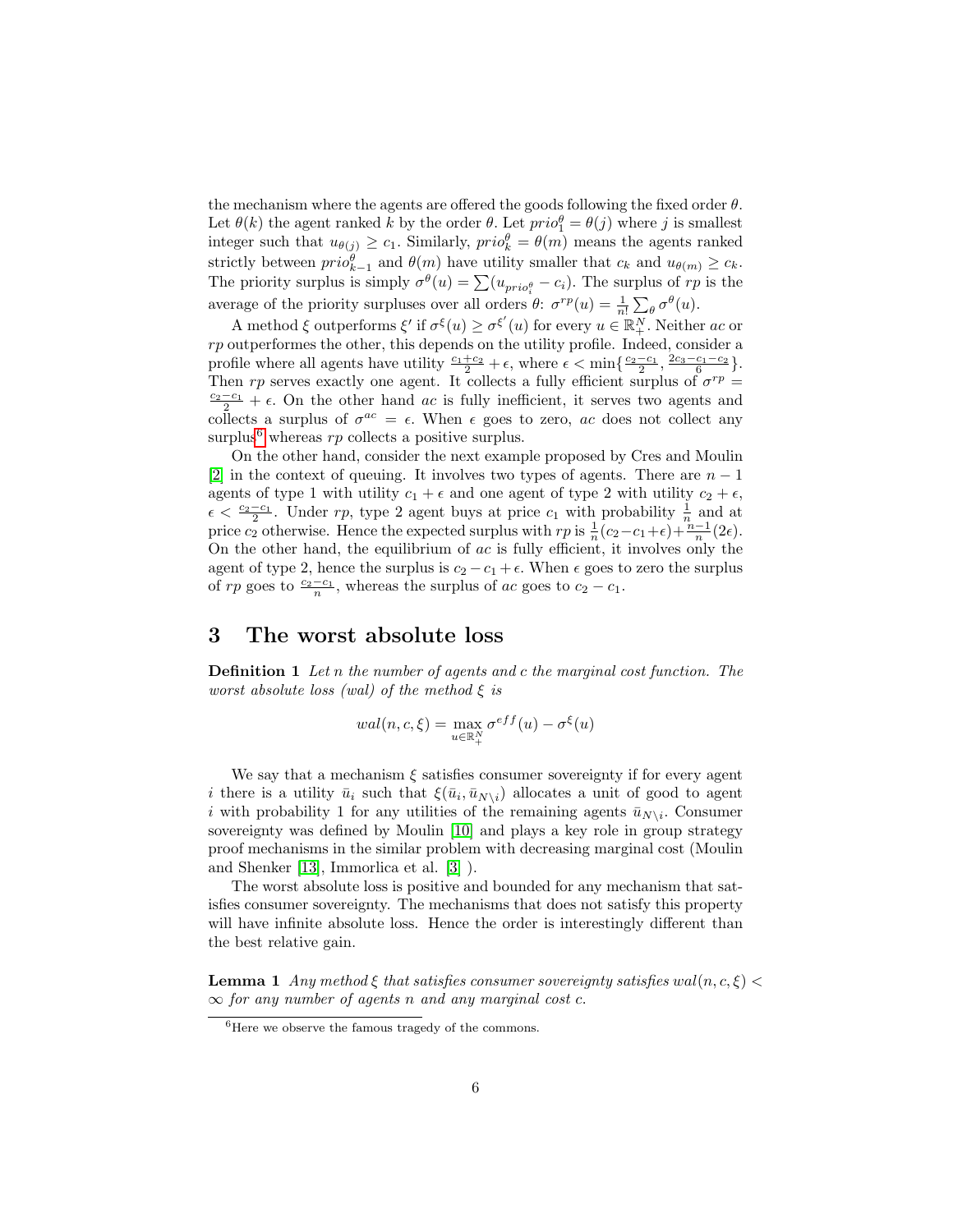**Proof.** Let m such that any agent with utility  $u_i > m$  get a unit of good with ξ. Let  $M = \max\{c_n, m\}$ . Notice that any agent with utility bigger than M is guaranteed a unit of good with  $eff$  and  $\xi$ .

Let  $u \in \mathbb{R}_+^N$  a utility profile. Let  $S \subset N$  such that  $u_s > M$  for all  $s \in S$  and  $u_t \leq M$  for all  $t \notin S$ . Then every agent in S has a guaranteed unit of good with eff and  $\xi$ . Thus for E and T the coalition of agents that get service with eff and  $\xi$  respectively:  $\sigma^{eff} = u_S + u_{E\setminus S} - C(|E|)$  and  $\sigma^{\xi} = u_S + u_{T\setminus S} - C(|T|)$ where  $u_i \leq M$  for all  $i \in (E \cup T) \backslash S$ .

<span id="page-6-0"></span>
$$
\sigma^{eff} - \sigma^{\xi} = u_{E \setminus S} - C(|E|) - (u_{T \setminus S} - C(|T|)) \tag{1}
$$

Since  $u_{E\setminus S} - C(|E|) \leq nM$  and  $u_{T\setminus S} - C(|T|) \leq nM$ , then equation [\(1\)](#page-6-0) is bounded above by  $nM$ .

In particular, notice that  $rp$  and  $ac$  satisfy consumer sovereignty hence both methods have finite worst absolute surplus loss. For the former method notice that any agent with utility bigger than or equal to  $c_n$  has a guaranteed object in any priority method, hence with  $rp$ . On the other hand, any agent with utility bigger than or equal to  $\frac{C(n)}{n}$  has a guaranteed object with ac.

 $wall(n, c, ac)$  is simpler to calculate than  $wall(n, c, rp)$ . The biggest surplus loss will be given in the famous tragedy of the commons.

<span id="page-6-3"></span>**Lemma 2** The utility profile where all agents have utility  $\bar{u} = \frac{C(n)}{n}$  $\frac{(n)}{n}$  gives the worst absolute loss of ac. At this profile ac collects zero surplus. Hence

<span id="page-6-2"></span>
$$
wal(n, c, ac) = \max_{1 \le s \le n} s \frac{C(n)}{n} - C(s)
$$
\n(2)

**Proof.** Consider a utility profile  $u, u_1 \geq \cdots \geq u_n$ , and assume the agents of  $T$  form an equilibrium of  $ac$ . Without loss of generality we can assume  $T = \{1, \ldots t\}$ , that is it contains the  $t = |T|$  agents with highest utility. Then  $u_i \geq \frac{c_1 + \dots + c_t}{t}$  for all  $i \in T$ .

Since the production of  $ac$  is at least the production of  $eff$  then the efficient production will be contained in T. Hence the loss will be:

<span id="page-6-1"></span>
$$
\sigma^{eff}(u) - \sigma^{ac}(u) = \max_{S \subseteq T} U(S) - C(|S|) - (U(T) - C(|T|))
$$
  
= 
$$
\max_{0 \le s \le t} (c_1 + \dots + c_t) - (u_{s+1} + \dots + u_t) - C(s)
$$
 (3)

$$
\leq \max_{0 \leq s \leq t} s \frac{c_1 + \dots + c_t}{t} - C(s) \tag{4}
$$

Where the last inequality follows because  $u_i \geq \frac{c_1 + \cdots + c_t}{t}$  and thus every term in [\(4\)](#page-6-1) is not smaller than every term in [\(3\)](#page-6-1).

Furthermore, notice [\(4\)](#page-6-1) represents the loss when all agents have utility  $\frac{c_1 + \dots + c_t}{t}$  (the equilibrium of ac at this profile contains all agents, hence  $\sigma^{ac} = 0$ ).

Finally, equation [2](#page-6-2) follows because the efficient surplus is monotone in the utility profiles. Hence the efficient surplus when all agents have utility  $\bar{u} =$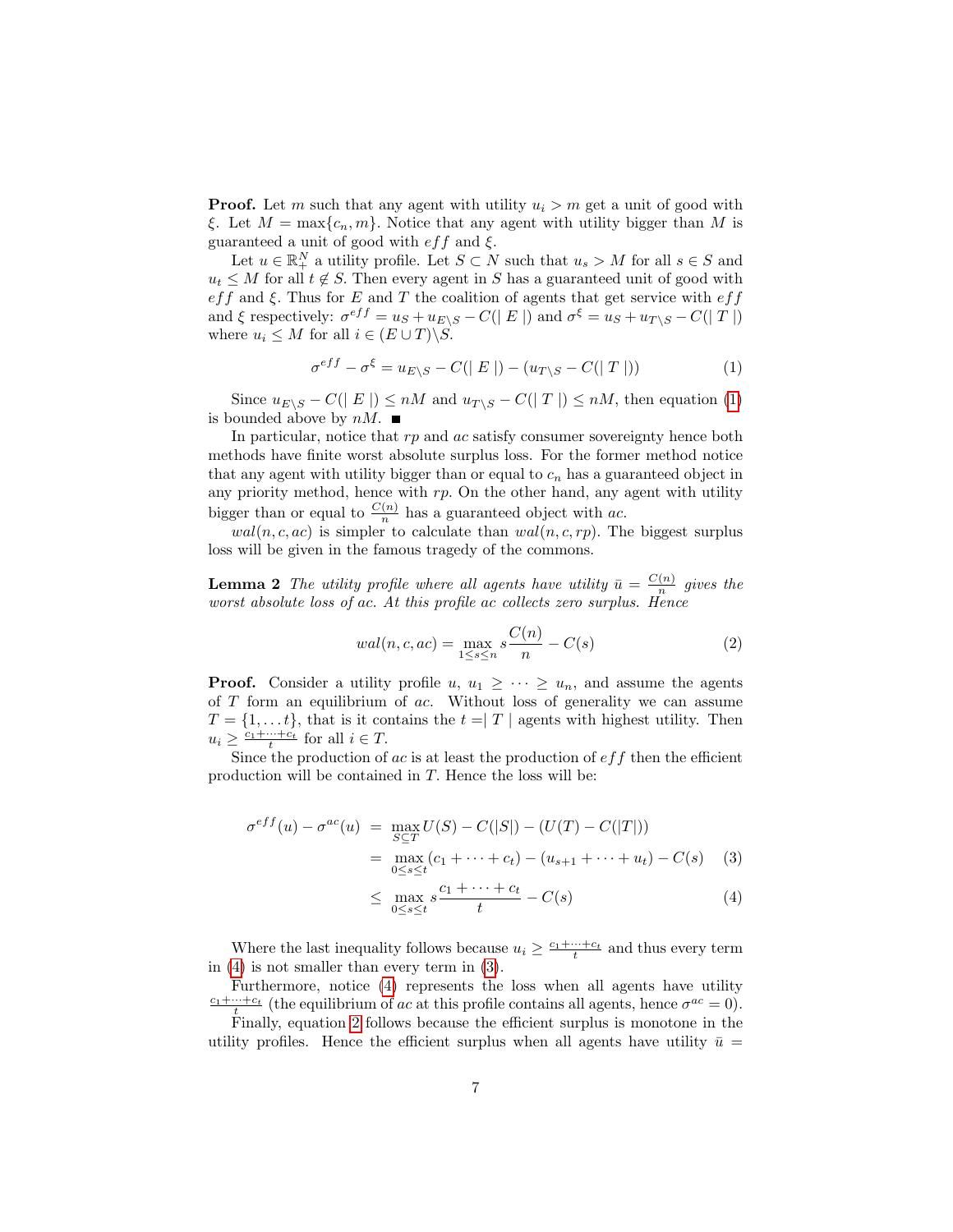$\frac{c_1 + ... c_n}{n}$  is not smaller than the efficient surplus when all agents have utility  $\bar{u} = \frac{c_1 + \ldots c_t}{t}$  where  $t < n$ .

### 3.1 Main Result

The calculation of  $wal(n, c, rp)$  is not as explicit as  $wal(n, c, ac)$ . This comes from the radically different surpluses of the the  $n!$  priority methods in the computation of the surplus of  $rp$ . In general, it is not possible to give a simple formula for this surplus, however, Cres and Moulin [\[1\]](#page-20-0) offer a computer algorithm to do it.

In the proof of theorem [1](#page-7-0) we reduce the number of utility profiles needed to compute  $wal(n, c, rp)$ . The maximum loss will be given at a utility profile where all agents have utility in  $\{c_1, \ldots, c_n\}$ . In fact, it is not difficult to check that  $wal(n, c, rp)$  is achieved at a utility profile where there are k agents with utility  $c_n$  and  $n - k$  agents with utility in  $\{c_1, \ldots, c_k\}$  for some  $0 < k < n$ .

For instance, for two agents  $wal(2, c, rp)$  is achieved at the local demand  $p =$ (1, 1). Hence  $wal(2, c, rp) = \frac{\delta_2}{2}$ . Contrary to other cases (see below)  $wal(2, c, rp) =$  $wal(2, c, ac)$  for any marginal cost function c.

For three agents  $wal(3, c, rp)$  is achieved at the local demand  $p = (2, 0, 1)$  or  $p = (0, 1, 2)$ . Then  $wal(3, c, rp) = \max{\frac{2}{3}\delta_2, \frac{2}{3}\delta_3}.$ 

With four agents,  $wall(4, c, rp)$  is achieved at one of the local demands:  $(3, 0, 0, 1), (2, 0, 0, 2), (1, 1, 0, 2), (0, 2, 0, 2), (1, 0, 0, 3), (0, 1, 0, 3)$  or  $(0, 0, 1, 3)$ . Then  $wal(4, c, rp)$  will be maximized at one of the corresponding surpluses:  $\frac{3}{4}\delta_2, \frac{1}{2}\delta_2 + \frac{1}{2}\delta_3, \frac{1}{4}\delta_2 + \frac{5}{6}\delta_3 + \frac{1}{12}\delta_4, \delta_3 + \frac{1}{6}\delta_4, \frac{1}{4}\delta_2 + \frac{1}{4}\delta_3 + \frac{1}{4}\delta_4, \frac{1}{2}\delta_3 + \frac{1}{2}\delta_4$ , or  $\frac{3}{4}\delta_4$ .

In general we can reduce the computation of  $wal(n, c, rp)$  to at most  $2^{n-1}-1$ utility profiles. Hence as the number of agents increases, this computation becomes hard. However, we can always say that the maximum surplus loss of  $rp$  will be smaller them the maximum surplus loss of  $ac$ .

<span id="page-7-0"></span>**Theorem 1** For any marginal cost function c and the number of agents n bigger than or equal to three:

$$
wal(n, c, rp) < wall(n, c, ac)
$$

This result differs from previous literature in three ways. The first is that we do it for any number of agents. Related papers usually works the case of many agents or a continuum of agents. The second difference is that it holds for any increasing marginal cost function, we do not require any particular shape of the cost function. Finally, the most important difference is that we consider the absolute surplus loss. The relative surplus loss (gain) is the traditional path in the literature (Moulin [\[12\]](#page-21-4)).

Theorem [1](#page-7-0) generalizes to the case where agents have convex preferences for more than one unit of good and at most  $M$  goods. The proof follows immediately from the proof of theorem [1.](#page-7-0) The details are available in the appendix.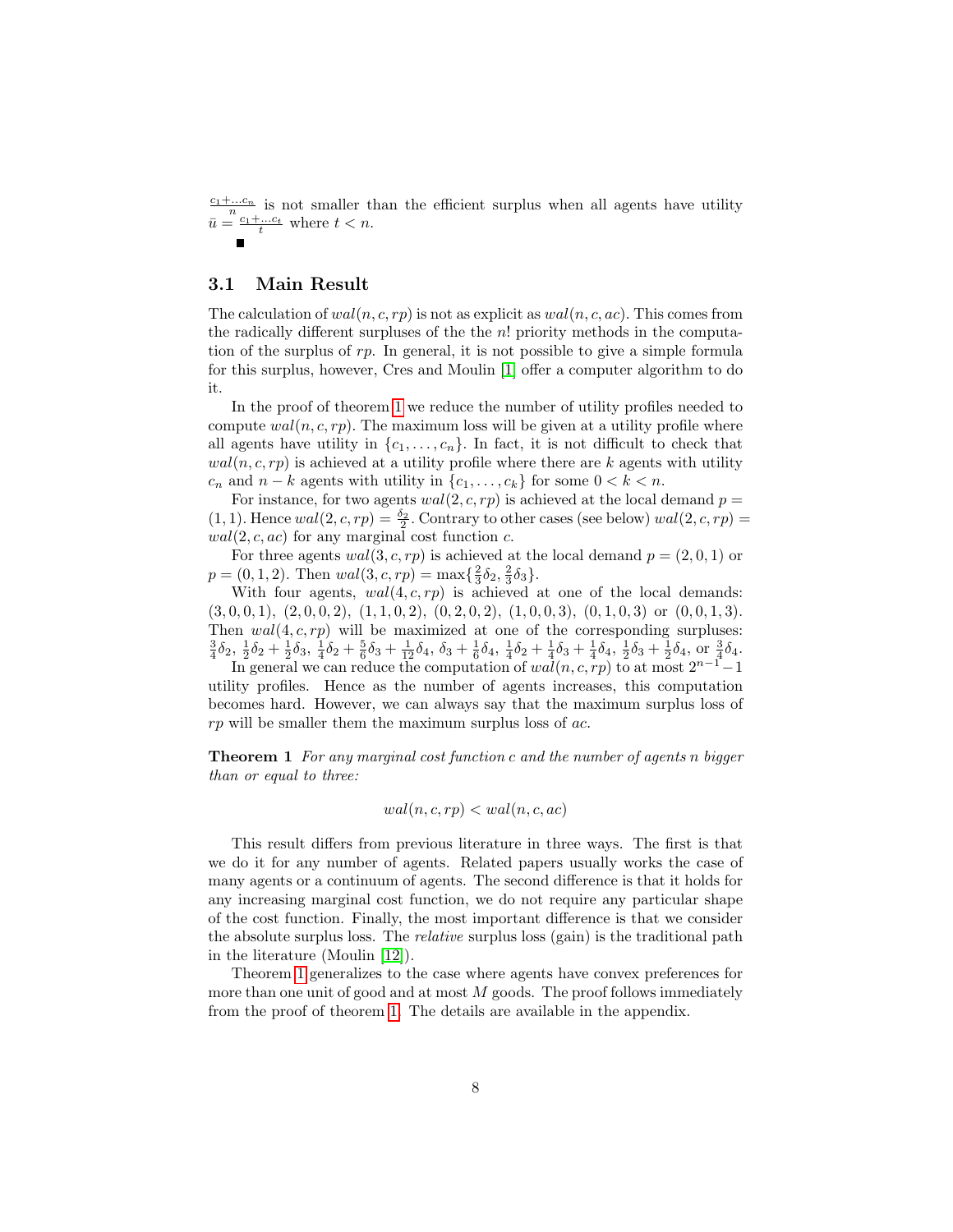| $\boldsymbol{n}$ | wall(n, c, ac) | wall(n, c, rp) | wall(n,c,ac)<br>wall(n,c,rp) |
|------------------|----------------|----------------|------------------------------|
| 3                |                | 0.6666         | 1.5                          |
| 4                | 3              | 1.1666         | 2.5714                       |
| 5                | 3              | 1.7            | 1.7666                       |
| 6                |                | 2.2833         | 2.6277                       |
|                  | 6              | 3.0190         | 1.9873                       |
|                  | 10             | 3.7797         | 2.6456                       |

<span id="page-8-2"></span>Table 1: Worst absolute surplus loss comparison of linear marginal cost.

# $4$  Asymptotic behavior of  $\frac{wal(n,c,ac)}{wall(n,c,rp)}$

In this section we estimate how much  $rp$  outperform  $ac$  in the wal sense. We use  $\frac{wal(n,c,ac)}{wal(n,c,m)}$  $\frac{wall(n,c,ac)}{wall(n,c,rp)}$  for a fixed number of agents as a measure of the total overall loss of ac with respect to  $rp$ <sup>[7](#page-8-1)</sup>. Contrary to the crowded commons case where rp infinitely outperforms  $ac$ , in this case  $rp$  will weakly outperform  $ac$  at most by a finite constant.

We say that the sequence  $\{c_n\}_n$  has strong order m if the sequence  $\{\frac{c_n}{n^m}\}_n$ converges to a positive constant. We say that the sequence  $\{w_n\}_n$  has order m if the sequence  $\{\frac{w_n}{n^m}\}_n$  is bounded above and below by strictly positive constants.

<span id="page-8-0"></span>**Theorem 2** If the marginal cost function c has strong order m,  $1 < m <$  $\infty$  then wal $(n, c, rp)$  and wal $(n, c, ac)$  have order  $m + 1$  (as a function of n). Therefore,  $sup_n \frac{wall(n,c,ac)}{wall(n,c,rp)} < \infty$ .

The property of finite strong order of the marginal cost function is a little more general than the property of bounded elasticity of marginal cost introduced by Moulin [\[12\]](#page-21-4). This property requires that for marginal cost  $c \inf_z \left\{ \frac{zc'(z)}{c(z)-c(0)} \right\} =$  $p > 0$  and  $\sup_z \left\{ \frac{zc'(z)}{c(z) - c(0)} \right\} = p < \infty$  for concave and convex marginal marginal cost function respectively. These properties imply that the marginal cost can be written as  $c(z) = z^p \phi(z)$  where  $\phi(z)$  is non decreasing (c concave) or non increasing (c convex). The property of finite order simply requires that the marginal cost can be written as:  $c(z) = z^p \phi(z)$  where  $\phi(z)$  converges to a positive constant.

### 4.1 Examples

Tables [1](#page-8-2) and [2](#page-9-0) show calculations of the worst absolute surplus loss for linear and quadratic marginal cost ( $\delta_i = 1$  and  $\delta_i = i - 1$  respectively). By theorem [1,](#page-7-0)  $\frac{wal(n,c,ac)}{wall(n,c,rp)} \geq 1$  for any number of agents and any cost function. In both cases

<span id="page-8-1"></span><sup>&</sup>lt;sup>7</sup>Notice, by the examples discussed on Cres and Moulin [\[2\]](#page-20-1),  $\sup_u \frac{\sigma^{eff}(u) - \sigma^{ac}(u)}{\sigma^{eff}(u) - \sigma^{rp}(u)} = \infty$  and  $\inf_u \frac{\sigma^{eff}(u) - \sigma^{ac}(u)}{\sigma^{eff}(u) - \sigma^{rp}(u)} = 0$ , hence these measures are not informative.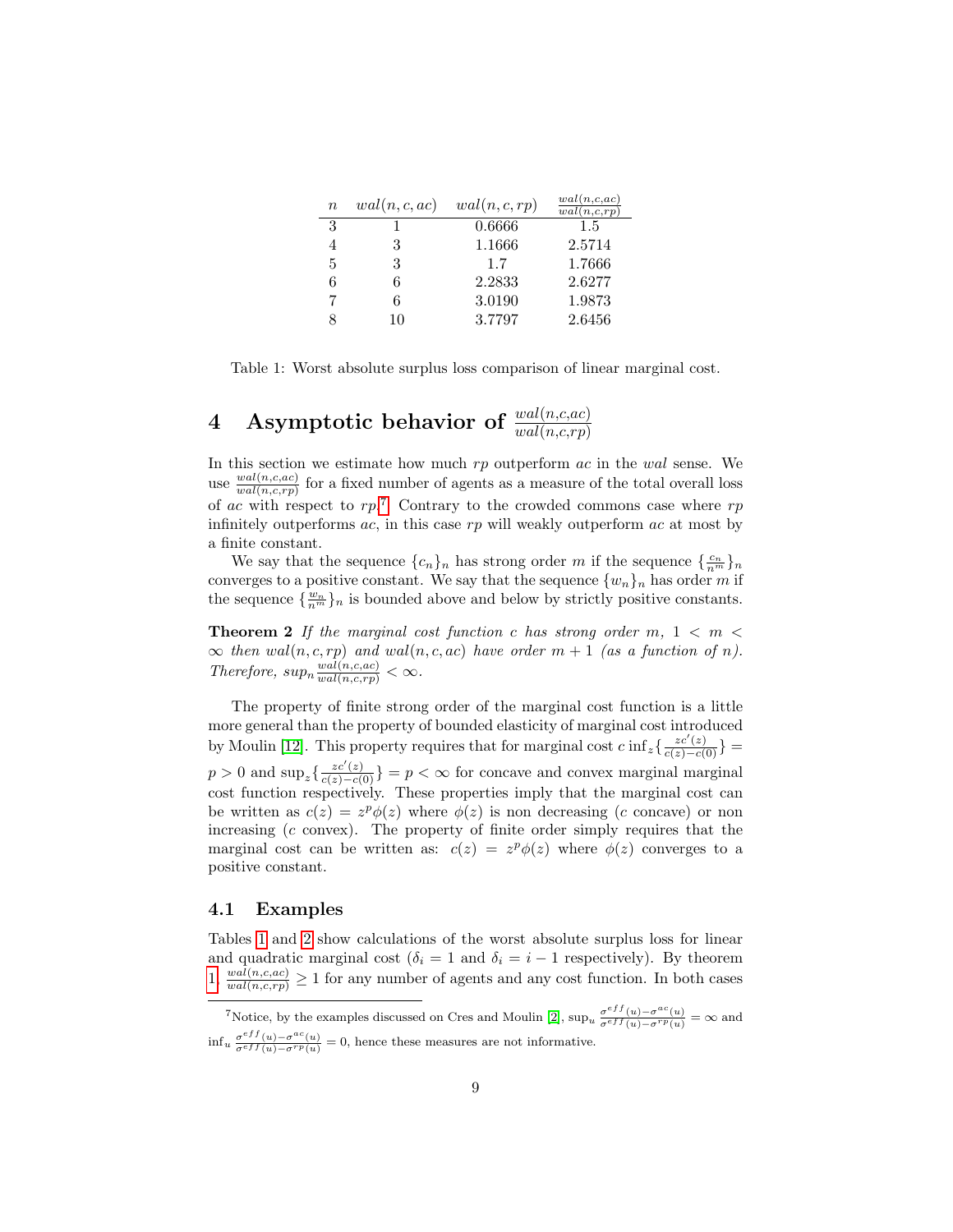| $\boldsymbol{n}$ | wall(n, c, ac) | wall(n, c, rp) | wall(n,c,ac)<br>wall(n,c,rp) |
|------------------|----------------|----------------|------------------------------|
| 3                | 1.666          | 1.333          | 1.25                         |
|                  |                | 2.5            | 1.600                        |
| 5                | 8              | 4.8            | 1.6666                       |
| 6                | 13.5           | 8              | 1.6875                       |
|                  | 22             | 12             | 1.8333                       |
|                  | 32.5           | 17.4285        | 1.8647                       |

<span id="page-9-0"></span>Table 2: Worst absolute surplus loss comparison of quadratic marginal cost.

we can see that this ratio tends to grow in the number of agents.<sup>[8](#page-9-1)</sup> By theorem [2](#page-8-0) we know these numbers are bounded above. Proposition [3](#page-9-2) gives bounds for these examples.

We finish this section with examples of particular marginal cost functions. We are particularly interested in the case of many users, hence the calculations are done when the number of agents is arbitrarily large. The first is linear marginal cost in which the ratio  $\frac{wal(n,c,ac)}{wal(n,c,rp)}$  is bounded above by 2.78. The second is quadratic marginal cost in which the ratio is bounded above by 2.43. For exponential marginal cost the maximum surplus losses do not differ in the limit.<sup>[9](#page-9-3)</sup>

<span id="page-9-2"></span>**Proposition 3** i. For linear marginal cost  $l_n = n$ ,  $\lim_{n \to \infty} \frac{wall(n, l, ac)}{wall(n, l, rn)}$  $\frac{w a l(n,l,ac)}{w a l(n,l,rp)}$  is bounded above by  $\frac{1+\sqrt{5}}{28-12\sqrt{5}} \approx 2.7725$ 

- ii. For quadratic marginal cost  $q_n = \frac{(n-1)n}{2}$  $\frac{(n-1)n}{2}$ ,  $\lim_{n\to\infty} \frac{wal(n,q,ac)}{wall(n,q,rp)}$  $\frac{wall(n,q,ac)}{wall(n,q,rp)}$  is bounded above by 2.43
- iii. For exponential marginal cost  $e_n = x^n$   $x > 1$ ,  $\lim_{n\to\infty} \frac{wall(n,e,ac)}{wall(n,e,rn)}$  $\frac{wall(n,e,ac)}{wall(n,e,rp)}$  is bounded above by  $\frac{x}{x-1}$ .<sup>[10](#page-9-4)</sup> For quadratic exponential marginal cost,  $e_n^2 =$  $x^{n^2}$   $x > 1$ ,  $\lim_{n \to \infty} \frac{wal(n, e^2, ac)}{wall(n, e^2, rp)} = 1$ .

Finally we considers the case when the number of agents is fixed. He proves that there is no advantage of  $wall(n, c, rp)$  with respect to  $wall(n, c, ac)$  when the degree of a polynomial marginal cost functions tends to infinity. This also argues in favor of the small advantage that  $rp$  may have with this measure.

<span id="page-9-5"></span><span id="page-9-1"></span><sup>8</sup>This ratio is not nicely increasing in the number of agents. This problem seems to be related with the discontinuities that generate having a finite number of agents instead of a continuous number.

<span id="page-9-3"></span><sup>&</sup>lt;sup>9</sup>This observation is similar to one on Moulin [\[12\]](#page-21-4). He cannot guarantee a surplus gain for the serial mechanism in the case of exponential cost function.

<span id="page-9-4"></span><sup>&</sup>lt;sup>10</sup>I conjecture that  $\lim_{n\to\infty} \frac{wal(n,e,ac)}{wal(n,e,rp)} = 1$ . This conjecture is in spirit similar to proposition [4:](#page-9-5) As we increase the power of a polynomial cost fuction there will be no difference between rp and ac.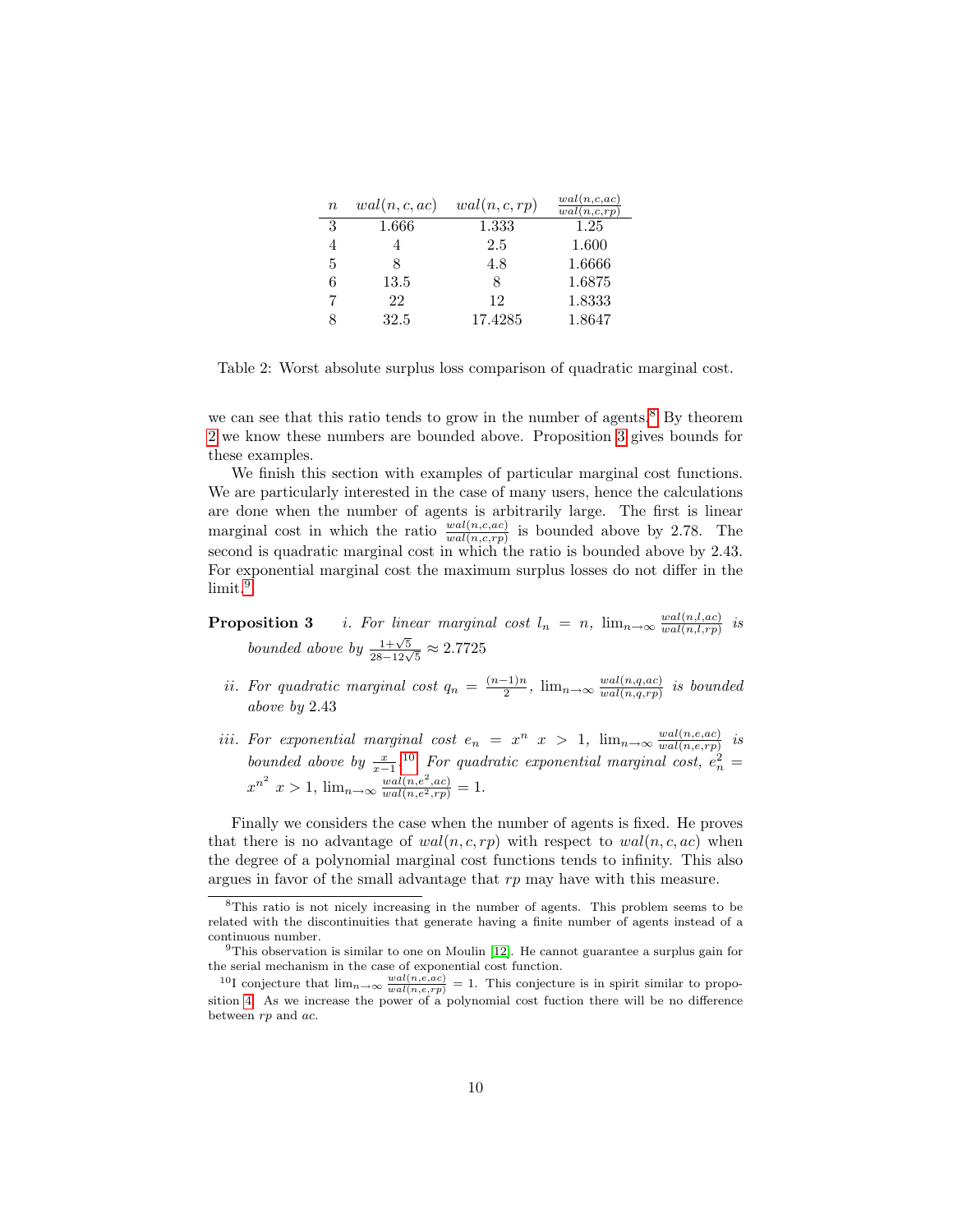**Proposition 4** If the number of agents n is fixed then  $\lim_{k\to\infty} \frac{wal(n,c^k,ac)}{wall(n,c^k,rp)} = 1$ and  $\lim_{k\to 0} \frac{wal(n, ln(c^k), ac)}{wal(n, ln(c^k), rn)}$  $\frac{wali(n, ln(c^k), ac)}{wali(n, ln(c^k), rp)} = 1$  for marginal cost function  $c_n^k = n^k$ .

# 5 Proofs

#### Theorem [1.](#page-7-0)

### Proof.

We fix the number of agents n and the marginal cost function  $c$ , so we write  $wal(n, c, \xi)$  simply as  $wal(\xi)$ .

We consider an auxiliary mechanism called *random assignment* (*ra*). It draws with uniform probability an order  $\theta$  of the agents and computes the surplus  $\sigma^{r a^{\theta}}$  of the mechanism  $r a^{\theta}$  as follows: Agent *i* ranked  $\theta(i)$  is offered a unit of good at price  $c_{\theta(i)}$ . Hence agent i buys a unit of good with  $ra^{\theta}$  if  $u_i \geq c_{\theta(i)}$ . Since the marginal cost is increasing, production cost is not bigger than collected money, hence it is feasible to allocate the goods for any  $\theta$ . Notice this mechanism is strategy proof but is not budget balanced, the budget surplus will not be redistributed.

To prove the theorem, we will prove that  $wal(rp) < wall(ra) = wall(ac)$ .

In steps 1a and 1b we prove that  $wall(rp)$  and  $wall(ra)$  are achieved at a utility profile such that every agent i has utility equal to a marginal cost  $c_h$ , for some  $1 \leq h \leq n$ . We denote the set of such utility profiles by their local demand:

$$
P^N = \{ p \in \mathbb{N}^N \mid \sum_{i \in N} p_i = n \}
$$

**Step 1a.**  $wal(rp) = \max_{p \in P^N} \sigma^{eff}(p) - \sigma^{rp}(p)$ .

Let  $u \in \mathbb{R}^N$  a utility profile that maximizes  $wal(rp)$ , and assume  $c_j < u_i$  $c_{j+1}$  for some agent i. Without loss of generality, assume there is no other agent with utility strictly between  $(c_j, u_i)$ . We analyze the next two cases.

Case 1. Agent *i* gets a unit of good with  $eff(u)$ .

First notice that for any order of  $N$ , agent i gets a unit of good with rp. Otherwise, consider the utility profile  $\bar{u}$  where only the utility of agents i increases by  $\epsilon = \frac{c_{j+1}-u_i}{2}$  with respect to u. Then  $\sigma^{rp}(\bar{u})$  will increase by less that  $\epsilon$  with respect to  $\sigma^{rp}(u)$  because in the order that he does not get the unit of good with u, he will neither get a unit with  $\bar{u}$ . On the other hand,  $\sigma^{eff}(\bar{u})$ will increase by exactly  $\epsilon$  because agent i still gets a unit with eff. Therefore  $\sigma^{eff}(\bar{u}) - \sigma^{rp}(\bar{u}) > \sigma^{eff}(u) - \sigma^{rp}(u).$ 

Hence agent *i* certainly get a unit with rp. Now, consider the utility profile  $\tilde{u}$ where only the utility of agent *i* is reduced to  $c_j$  with respect to u. Then  $\sigma^{rp}(\tilde{u})$ will be reduced by  $u_i - c_j$  because agent i will still certainly get a unit with rp, and so will  $\sigma^{eff}(\tilde{u})$ . Hence  $\sigma^{eff}(\tilde{u}) - \sigma^{rp}(\tilde{u}) = \sigma^{eff}(u) - \sigma^{rp}(u)$ .

Case 2. Agent i does not get a unit of good with  $eff(u)$ .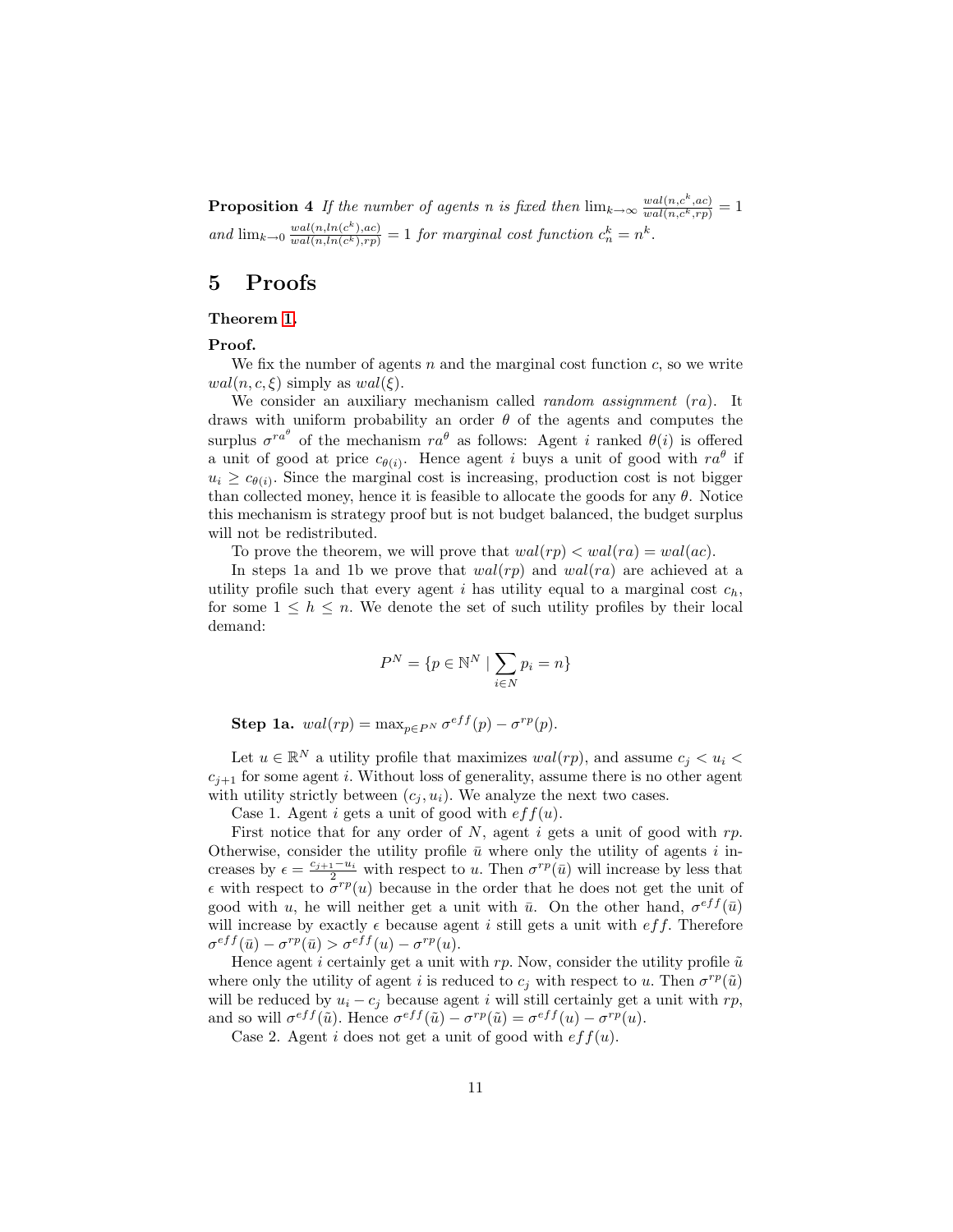Consider the utility profile  $\hat{u}$  where only the utility of agent i is reduced by  $\epsilon = \frac{u_i - c_j}{2}$  with respect to u. Then  $\sigma^{rp}(\hat{u})$  strictly decreases with respect to  $\sigma^{rp}(u)$  because it does in every order that he gets a good. On the other hand, i still does not get a unit with  $eff(\hat{u})$ , so  $\sigma^{eff}(\hat{u}) = \sigma^{eff}(u)$ . Hence  $\sigma^{eff}(\hat{u}) - \sigma^{rp}(\hat{u}) > \sigma^{eff}(u) - \sigma^{rp}(u).$ 

**Step 1b.**  $wal(ra) = \max_{p \in P^N} \sigma^{eff}(p) - \sigma^{ra}(p)$ .

The proof is very similar to step 1a. Consider a utility profile  $u \in \mathbb{R}^N$  and let  $c_j < u_i < c_{j+1}$ . Then agent i has a guaranteed unit with ra only if  $j \geq n$ . If this is the case, then consider the utility profile  $\tilde{u}$  where only the utility of agent *i* is reduced to  $c_n$  with respect to u. Then  $\sigma^{ra}(\tilde{u})$  will be reduced by  $u_i - c_n$ because agent *i* will still certainly get a unit with ra, and so will  $\sigma^{eff}(\tilde{u})$ . Hence  $\sigma^{eff}(\tilde{u}) - \sigma^{ra}(\tilde{u}) = \sigma^{eff}(u) - \sigma^{ra}(u).$ 

If  $c_j < u_i < c_{j+1}$  where  $j < n$  then we can increase the loss when agent i does not get a unit with  $eff(u)$ . Indeed, consider the utility profile where only the utility of agent i is reduced by  $\epsilon = \frac{u_i - c_j}{2}$ . This profile keeps the same efficient surplus while reducing the the surplus of  $ra$ .

If agent i gets a unit with  $eff(u)$  then we can increase the loss by increasing only the utility of agent i by  $\epsilon = \frac{c_{j+1}-u_i}{2}$ . In this case the efficient surplus increases by  $\epsilon$ . On the other hand,  $\sigma^{r\bar{a}}$  will increase by less than  $\epsilon$  because agent  $i$  does not get a unit of good when he is at position  $j$ .

Step 2.

<span id="page-11-0"></span>
$$
wal(ac) = \max_{1 \le s \le n-1} \frac{n-s}{n} \sum_{t=1}^{s} (t-1)\delta_t + \frac{s}{n} \sum_{t=s+1}^{n} (n-t+1)\delta_t.
$$
 (5)

We rewrite  $wal(ac)$  in lemma [2](#page-6-3) as a function of  $\delta_1, \ldots, \delta_n$ .

$$
wal(ac) = \max_{u} \sigma^{eff} - \sigma^{ac}
$$
  
\n
$$
= \max_{1 \le s \le n-1} s \frac{c_1 + \dots + c_n}{n} - (c_1 + \dots + c_s)
$$
  
\n
$$
= \max_{1 \le s \le n-1} \frac{s}{n} (c_{s+1} + \dots + c_n) - \frac{n-s}{n} (c_1 + \dots + c_s)
$$
  
\n
$$
= \max_{1 \le s \le n-1} \frac{s}{n} [(n-s)(\delta_1 + \dots + \delta_s) + (n-s)\delta_{s+1} + \dots + \delta_n]
$$
  
\n
$$
- \frac{n-s}{n} [s\delta_1 + (s-1)\delta_2 + \dots + \delta_s]
$$
  
\n
$$
= \max_{1 \le s \le n-1} \frac{n-s}{n} [\delta_2 + \dots + (s-1)\delta_s] + \frac{s}{n} [(n-s)\delta_{s+1} + \dots + \delta_n]
$$

Step 3.  $wal(rp) \leq wall(ra)$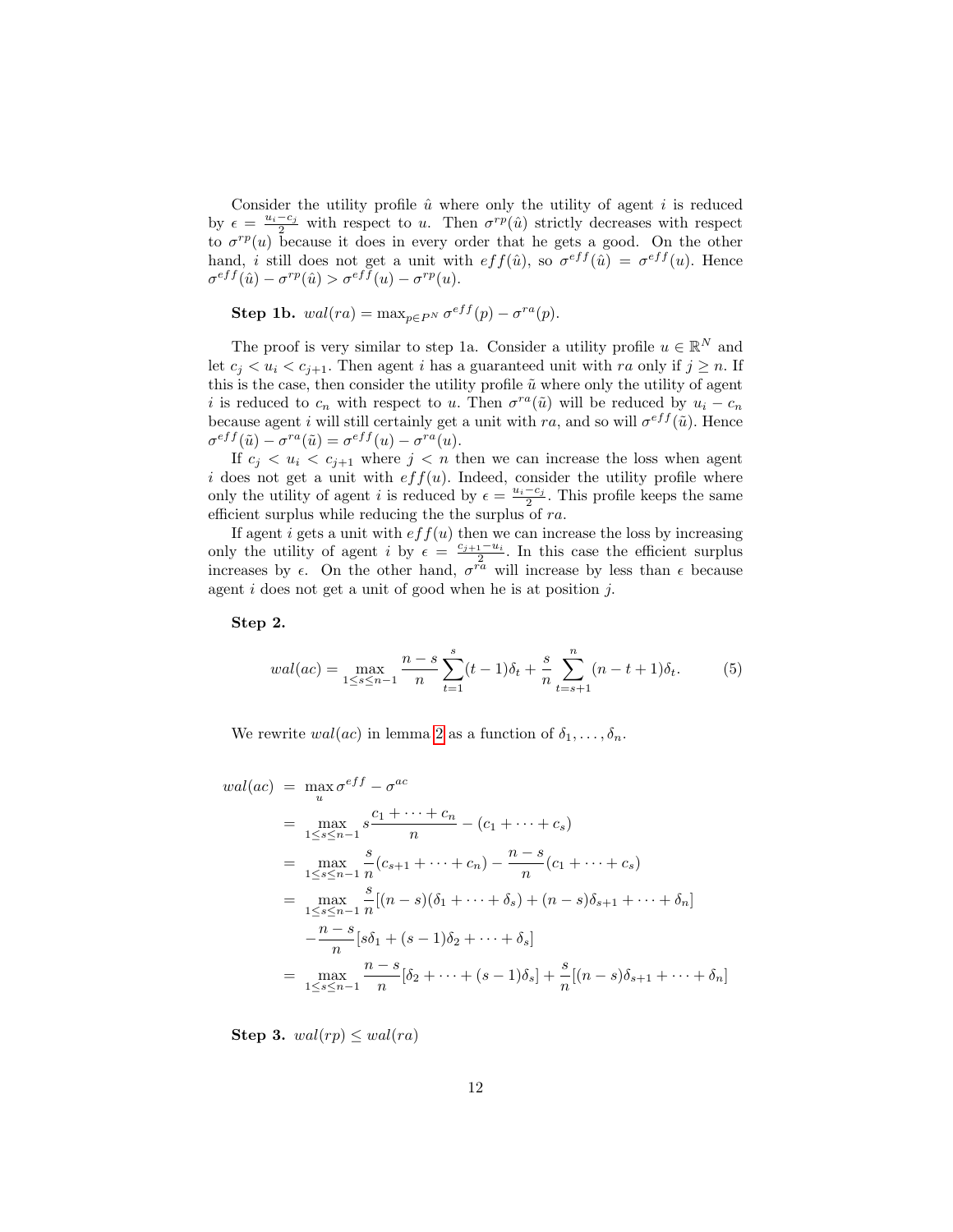Since marginal cost is increasing, the surplus generated by ra will not be bigger than the surplus generated by  $rp$  in every utility profile and every order of the agents. Indeed, take such order  $\theta$  of the agents. Notice that those agents who get a unit with  $ra^{\theta}$  will also get a unit with  $prio^{\theta}$ . If an agent get a unit with  $ra^{\theta}$ , he will pay less with  $prio^{\theta}$  than with  $ra^{\theta}$ , hence this agent contribute more to  $\sigma^{\theta}$  than to  $\sigma^{r a^{\theta}}$ . The remaining agents who get a unit with  $p r i \sigma^{\theta}$  contribute a nonnegative amount to  $\sigma^{\theta}$  that do not contribute to  $\sigma^{r a^{\theta}}$ . Thus  $\sigma^{\theta} \geq \sigma^{r a^{\theta}}$ .

Hence the average of the surplus generated by every order will keep the same relation, that is  $\sigma^{rp}(u) \geq \sigma^{ra}(u)$  for every  $u \in \mathbb{R}^N_+$ . Therefore the worst absolute loss of  $rp$  is bounded above by the worst absolute loss of  $ra$ .

Step 4. 
$$
wal(ra) = wal(ac)
$$
.

Let  $p \in P^N$ . To compute  $\sigma_{ra}$ , we notice that with probability  $\frac{p_i}{n}$  agent of type  $c_i$  will be in the first position, and will contribute  $\delta_2 + \cdots + \delta_i$  to the surplus  $\sigma_{ra}$ . Thus the expected surplus of the first position is given by:

$$
\frac{1}{n}[p_2\delta_2+p_3(\delta_2+\delta_3)+\cdots+p_n(\delta_2+\ldots+\delta_n)].
$$

Similarly, the expected surplus of the position  $k$  is:

$$
\frac{1}{n}[p_{k+1}\delta_{k+1}+p_{k+2}(\delta_{k+1}+\delta_{k+2})+\cdots+p_n(\delta_{k+1}+\ldots+\delta_n)].
$$

Adding the  $n$  expected surplus we obtain:

<span id="page-12-0"></span>
$$
\sigma^{ra}(p) = \frac{1}{n} [(\sum_{i=2}^{n} p_i)\delta_2 + 2(\sum_{i=3}^{n} p_i)\delta_3 + \dots + (n-1)(\sum_{i=n}^{n} p_i)\delta_n]
$$
  
= 
$$
\frac{1}{n} [d_2\delta_2 + 2d_3\delta_3 + \dots + (n-1)d_n\delta_n].
$$
 (6)

On the other hand, the efficient production  $i^*$  is determined by  $d_i \geq i$  for all  $i \leq i^*$  and  $d_j < j$  for all  $j > i^*$ . Hence the efficient surplus  $\sigma_{eff}$  is given by:

<span id="page-12-1"></span>
$$
\sigma^{eff}(p) = p_n c_n + \dots + p_{i^*+1} c_{i^*+1} + (i^* - d_{i^*+1}) c_{i^*} - (c_1 + \dots + c_{i^*})
$$
  
= (1)\delta\_2 + \dots + (i^\* - 1)\delta\_{i^\*} + (p\_{i^\*+1} + \dots + p\_n)\delta\_{i^\*+1} + \dots + p\_n\delta\_n  
= (1)\delta\_2 + \dots + (i^\* - 1)\delta\_{i^\*} + d\_{i^\*+1}\delta\_{i^\*+1} + \dots + d\_n\delta\_n (7)

Subtracting  $(6)$  to  $(7)$  we get:

<span id="page-12-2"></span>
$$
\sigma^{eff}(p) - \sigma^{ra}(p) = \frac{1}{n} [(n - d_2)\delta_2 + \dots + (i^* - 1)(n - d_{i^*})\delta_{i^*} ++ d_{i^*+1}(n - i^*)\delta_{i^*+1} + \dots + d_n(1)\delta_n]
$$
\n(8)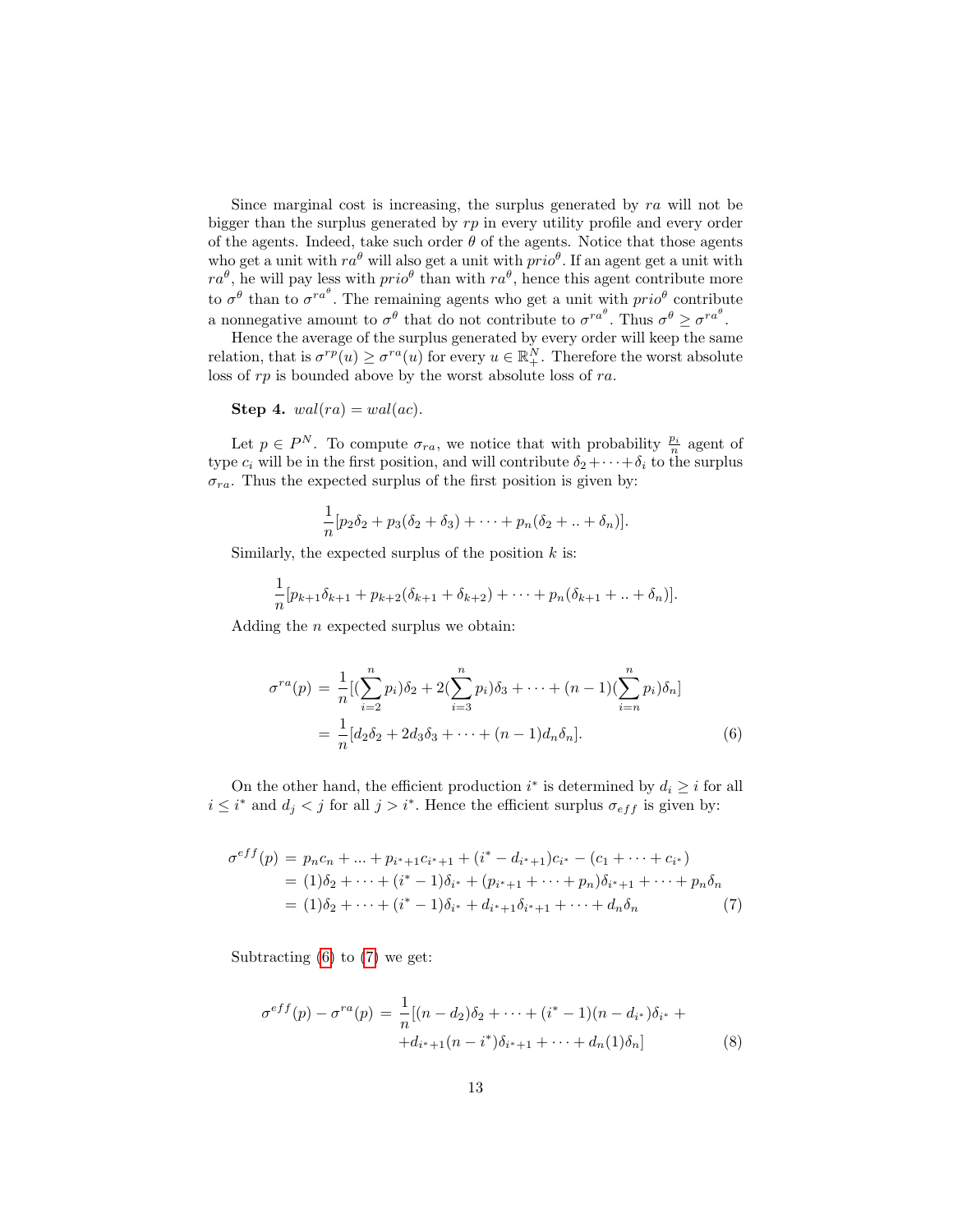Consider the local demand  $p^{i^*}$  where  $n - i^*$  agents have utility  $c_1$  and  $i^*$ agents have utility  $c_n$ . Then

<span id="page-13-0"></span>
$$
\sigma^{eff}(p) - \sigma^{ra}(p) = \frac{1}{n} [(n - i^{*})(\delta_{2} + \dots + (i^{*} - 1)\delta_{i^{*}}) + i^{*}((n - i^{*})\delta_{i^{*}+1} + \dots + (1)\delta_{n})]
$$
\n(9)

Then equation [\(9\)](#page-13-0) is an strict upper bound of equation [\(8\)](#page-12-2) for any  $p$  such that  $p^{i^*} \neq p$ . Indeed, notice the coefficients of  $\delta_k$  are increasing in k for  $k \leq i^*$ and decreasing in k for  $k > i^*$ . Also,  $n - d_{i^*} \leq n - i^*$  and  $d_{i^*+1} \leq i^*$ . Therefore every coefficient in [\(8\)](#page-12-2) is less or equal than its corresponding coefficient in [\(9\)](#page-13-0). Hence by maximizing over each  $p^{i^*}$  we conclude that  $wal(ra)$  is given by:

$$
\max_{p} \sigma^{eff} - \sigma^{ra} = \max_{1 \le s \le n-1} \frac{n-s}{n} [1\delta_2 + \dots + (s-1)\delta_s] + \frac{s}{n} [(n-s)\delta_{s+1} + \dots + (1)\delta_n]
$$

Step 5.  $wal(rp) < wall(ac)$ .

Combining steps 3 and 4, we have that  $wal(rp) \leq wall(ra) = wal(ac)$ . To prove the strict inequality, by step 3 and the comparison of equations [\(9\)](#page-13-0) and [\(8\)](#page-12-2), for all  $p \in P^N$  with efficient production  $i^*$  and  $p \neq p^{i^*}$ :

$$
\sigma^{eff}(p) - \sigma^{rp}(p) \leq \sigma^{eff}(p) - \sigma^{ra}(p) < \sigma^{eff}(p^{i^*}) - \sigma^{ra}(p^{i^*})
$$

Therefore, we just have to prove that  $\sigma^{eff}(p^{i^*}) - \sigma^{rp}(p^{i^*}) < \sigma^{eff}(p^{i^*}) \sigma^{ra}(p^{i^*})$ . Indeed, consider the demand  $p^{i^*}$  and an order of the agents  $\theta$  such that an agent with utility  $c_1$  is at position 2 and an agent with utility  $c_n$  is at position 3 (we can do this because  $n \geq 3$ ). Then at this order the agent with utility  $c_n$  is guaranteed a unit of good at price  $c_2$  or less with  $\text{prio}^{\theta}$  while he will get a unit at price  $c_3$  with  $ra^{\theta}$ . Therefore  $\sigma^{ra^{\theta}}(p^{i^*}) < \sigma^{\theta}(p^{i^*})$  and  $\sigma^{ra^{\phi}}(p^{i^*}) \leq \sigma^{\phi}(p^{i^*})$  for any other order  $\phi \neq \theta$ . Hence  $\sigma^{ra}(p^{i^*}) < \sigma^{rp}(p^{i^*})$ .

### Theorem [2.](#page-8-0)

#### Proof.

The lower bound of  $wal(n, c, rp)$  will be given by restricting the domain of demands to the set of local demands with only two types of agents. We denote by  $p^{k,a}$  the demand where k agents have utility  $c_n$  and  $n-k$  agents have utility  $c_a, 1 \leq a \leq k.$ 

Step 1.

$$
\sigma^{eff}(p^{k,a}) - \sigma^{rp}(p^{k,a}) = \sum_{s} \frac{\binom{n-k}{a-s} \binom{k}{s}}{\binom{n}{a}} (c_{k+1} + \dots + c_{k+a-s} - (a-s)c_a) \tag{10}
$$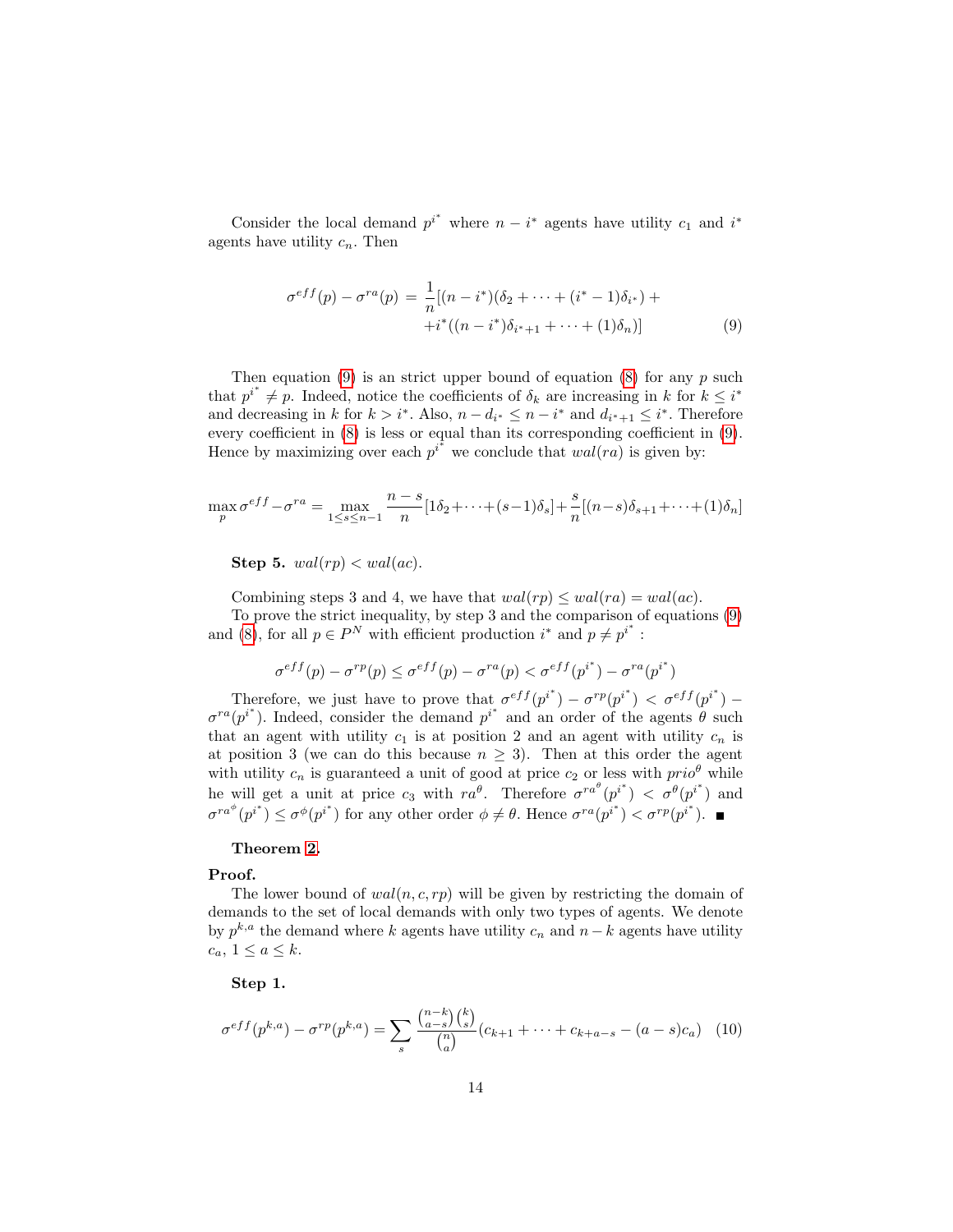Consider an order  $\theta$  of the agents in  $p^{k,a}$  where exactly  $a - s$  agents with utility  $c_a$  get a unit with  $rp^{\theta}$ . Then the production at this profile is  $k + a - s$ and the surplus is given by

$$
\sigma^{\theta}(p^{k,a}) = kc_n + (a - s)c_a - (c_1 + \dots + c_{k+a-s})
$$
\n(11)

On the other hand, the probability to choose such order  $\theta$  is equal to  $\frac{\binom{n-k}{a-s}\binom{k}{s}}{n}$  $\frac{-s}{\binom{n}{a}}$ . Indeed, notice such order  $\theta$  should put exactly s agents with utility  $c_n$  and  $a-s$ agents with utility  $c_a$  in the first a positions. We can choose such configuration of agents in  $\binom{n-k}{a-s}\binom{k}{s}$  ways. Given the two groups of agents, the first with a agents and the second with  $n - a$  agents, we do not care for the order of agents between groups. That is, a permutation of agents in the same group still gives s agents with utility  $c_n$  and  $a-s$  agents with utility  $c_a$  in the first a positions. We can permute this two groups in  $a!(n-a)!$ . Hence there are  $\binom{n-k}{a-s}\binom{k}{s}a!(n-a)!$ orders where the first a positions are filled by s agents with utility  $c_n$  and  $a - s$ agents with utility  $c_a$ . Hence the probability of choosing such order  $\theta$  is given by:

$$
\frac{\binom{n-k}{a-s}\binom{k}{s}a!(n-a)!}{n!} = \frac{\binom{n-k}{a-s}\binom{k}{s}}{\binom{n}{a}}.
$$

Finally, notice that the efficient production with  $p^{k,a}$  is k units, hence  $\sigma^{eff}(p^{k,a}) = kc_n - (c_1 + \cdots + c_k)$ . Step 1 follows from last two equations.

**Step 2.**  $wal(n, c, rp)$  has order at least  $m + 1$ .

Consider a local demand  $p^{k,k}$  where  $k = \lfloor \lambda n \rfloor$ , where  $\lambda \in \mathbb{Q} \cap (\frac{1}{2}, 1)$ . As we increase the number of agents  $n$ , we are reproducing the economy and the utilities are scaled taking marginal cost as a reference. The claim is that  $wall(n, c, p^{k,k})$ has order at least  $m + 1$ .

By step 1, it suffices to prove that the next equation has order  $m + 1$ :

<span id="page-14-0"></span>
$$
\sum_{s=2k-n}^{k} \frac{\binom{n-k}{k-s} \binom{k}{s}}{\binom{n}{k}} (c_{k+1} + \dots + c_{k+k-s} - (k-s)c_k)
$$
 (12)

Since  $c_n$  has strong order m, then we can represent  $c_n = n^m h(n)$  where  $h : \mathbb{N} \to \mathbb{R}_+$  is such that  $\lim_{n \to \infty} h(n) = L > 0$ .

Thus for any  $\delta$ ,  $L > \delta > 0$ , there is N large such that:

$$
[L-\delta][(k+1)^m + \cdots + (k+k-s)^m - (k-s)k^m] \leq c_{k+1} + \cdots + c_{k+k-s} - (k-s)c_k
$$

for all  $s, 2k - n < s < k$  and for all  $n > N$ .

Hence the order of [\(12\)](#page-14-0) is bigger than or equal to the order of the equation: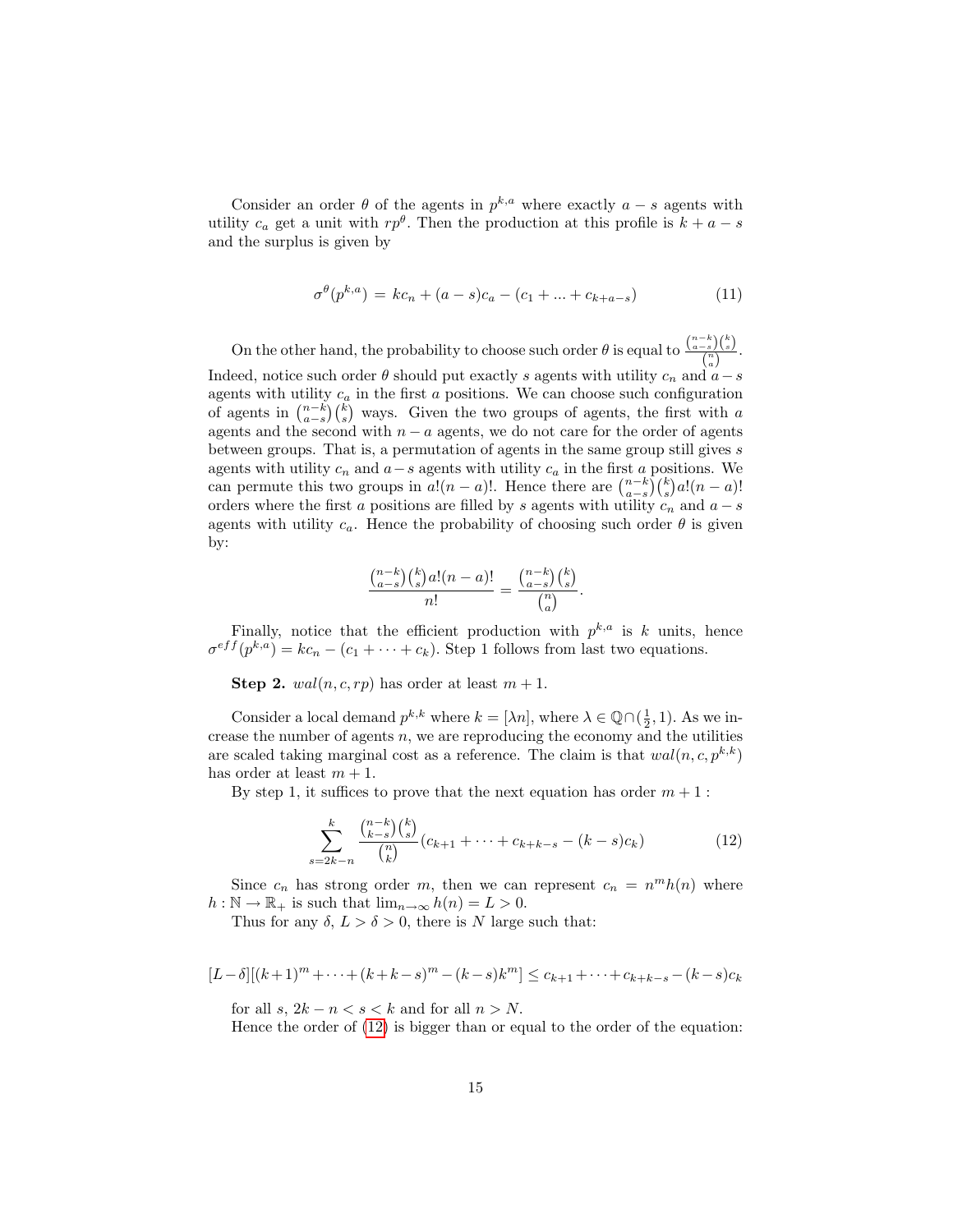$$
\sum_{s} \frac{\binom{n-k}{k-s} \binom{k}{s}}{\binom{n}{k}} [(k+1)^m + \dots + (k+k-s)^m - (k-s)k^m]
$$
 (13)

Let  $\epsilon > 0$  small. We write  $s = \gamma n$ . Since  $2k - n \leq s < k$  then  $2\lambda - 1 \leq \gamma < \lambda$ . We abuse of notation by writing the set  $\{\gamma \mid 2\lambda - 1 = \gamma < \lambda - \epsilon, \ \gamma n \in \mathbb{N}\}\$  simply as  ${2\lambda - 1 = \gamma < \lambda - \epsilon}.$ 

<span id="page-15-1"></span>
$$
\frac{1}{k^m(\epsilon n)} \sum_{s} \frac{\binom{n-k}{k-s} \binom{k}{s}}{\binom{n}{k}} [(k+1)^m + \dots + (k+k-s)^m - (k-s)k^m] \ge
$$
\n
$$
\sum_{2\lambda - 1 = \gamma < \lambda - \epsilon} \frac{\binom{n-k}{k-s} \binom{k}{s}}{\binom{n}{k}} \left[ \frac{(1+\frac{1}{k})^m + \dots + (1+\frac{k-s}{k})^m}{k-s} - 1 \right] +
$$
\n
$$
\sum_{\lambda > \gamma > \lambda - \epsilon} \frac{\binom{n-k}{k-s} \binom{k}{s}}{\binom{n}{k}} \frac{(1+\frac{1}{k})^m + \dots + (1+\frac{k-s}{k})^m - (k-s)}{\epsilon n} \tag{14}
$$

Notice for every  $\gamma$  such that  $2\lambda - 1 = \gamma < \lambda - \epsilon$ ,  $\lim_{n \to \infty} (1 + \frac{k-s}{k})^m =$  $(1 + \frac{\lambda - \gamma}{\lambda})^m > 1$ , then:

<span id="page-15-0"></span>
$$
\lim_{n \to \infty} \frac{(1 + \frac{1}{k})^m + \dots + (1 + \frac{k - s}{k})^m}{k - s} = \left( \int_0^{\frac{\lambda - \gamma}{\lambda}} (1 + x)^m dx \right) \left( \frac{\lambda}{\lambda - \gamma} \right) \tag{15}
$$
\n
$$
= \left( \frac{(1 + \frac{\lambda - \gamma}{\lambda})^{m+1}}{m+1} - \frac{1}{m+1} \right) \left( \frac{\lambda}{\lambda - \gamma} \right)
$$
\n
$$
> \left( \frac{(1 + (m+1)\frac{\lambda - \gamma}{\lambda}}{m+1} - \frac{1}{m+1} \right) \left( \frac{\lambda}{\lambda - \gamma} \right) = 1 \tag{16}
$$

Where equation [\(15\)](#page-15-0) holds because  $\frac{(1+\frac{1}{k})^m+\cdots+(1+\frac{k-s}{k})^m}{(k-s)!}$  $\frac{-(k-1)(1+\frac{k-s}{k})^m}{(k-s)}$  λ−γ is a superior (upper) sum of the interval  $[0, \frac{\lambda - \gamma}{\lambda}]$  with partition of size  $k - s \approx (\lambda - \gamma)n$  and function  $f(x) = (1+x)^m$ . As *n* increases, the partition becomes finer and hence such sum converges to such integral.

Then equation [\(14\)](#page-15-1) is bigger than equation [\(17\)](#page-15-2) because the partition is a superior sum (thus it is bigger than the integral) and the second term in right hand side of equation [\(14\)](#page-15-1) is positive.

<span id="page-15-2"></span>
$$
\sum_{2\lambda-1=\gamma<\lambda-\epsilon} \frac{\binom{n-k}{k-s}\binom{k}{s}}{\binom{n}{k}} \nu(\gamma)
$$
\nwhere  $\nu(\gamma) = \left(\frac{(1+\frac{\lambda-\gamma}{\lambda})^{m+1}}{m+1} - \frac{1}{m+1}\right)\left(\frac{\lambda}{\lambda-\gamma}\right) - 1 > 0$  for all  $\gamma < \lambda$ .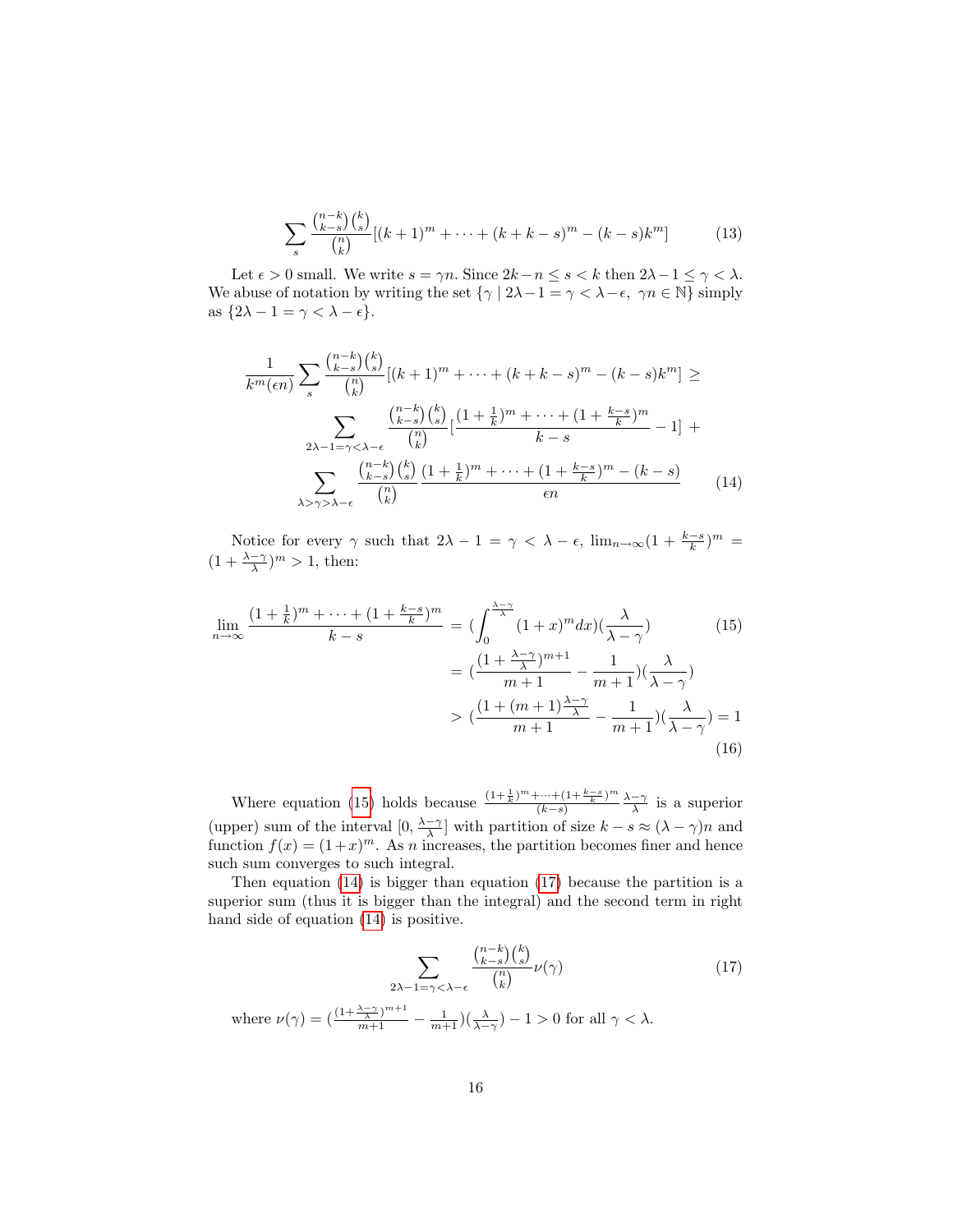Since  $\sum_{2\lambda-1=\gamma\leq\lambda} \frac{\binom{n-k}{k-s}\binom{k}{s}}{\binom{n}{k}}$  $\frac{\binom{n}{k}}{\binom{n}{k}}$  = 1 for all *n* because this is the sum of probabilities that sum up to 1. Then  $\lim_{n\to\infty}\sum_{2\lambda-1=\gamma<\lambda}\frac{\binom{n-k}{k-s}\binom{k}{s}}{\binom{n}{k}}$  $\frac{(-s)(s)}{\binom{n}{k}} = 1$  because  $\lim_{n\to\infty}\frac{1}{\binom{n}{k}}=0.$  Thus  $\lim_{n\to\infty}\sum_{n\geq 2\lambda-1=\gamma<\lambda}\frac{\binom{n-k}{k-s}\binom{k}{s}}{\binom{n}{k}}$  $\frac{(-s)(s)}{\binom{n}{k}}\nu(\gamma) > 0$  because  $\nu(\gamma) > 0$ for all  $\gamma \in [2\lambda - 1, \lambda)$ .

Therefore we can choose small  $\epsilon > 0$  such that

$$
\lim_{n \to \infty} \sum_{2\lambda - 1 = \gamma < \lambda - \epsilon} \frac{\binom{n-k}{k-s} \binom{k}{s}}{\binom{n}{k}} \nu(\gamma) > 0.
$$

Hence the sequence has order at least  $m + 1$ .

**Step 3.**  $wal(n, c, ac)$  has order at most  $m + 1$ .

By lemma [2,](#page-6-3)

$$
wal(n, c, ac) = \max_{1 \le s \le n-1} \frac{s}{n} C(n) - C(s).
$$
 (18)

For every *n*, let  $s_n^*$  the number that maximizes  $wal(n, c, ac)$ . Since  $1 \leq s_n^* \leq$  $n-1$ , then the sequence  $\{\frac{s_n^*}{n}\}_n$  has order at most 1, therefore  $\frac{s_n^*}{n}C(n) - C(s_n^*)$ has order at most  $m + 1$ , and so does  $\{wal(n, c, ac)\}_n$ .

We complete the proof of theorem by noticing that by theorem  $1 \text{ wal}(n, c, ac) \geq$  $wall(n, c, rp)$  for any n and any c, then the order of  $\{wal(n, c, ac)\}_n$  is bigger than or equal to the order of  $\{wal(n, c, rp)\}_n$ . Therefore along with steps 2 and 3 both orders are equal to  $m + 1$ .

#### Proposition 3

#### Proof.

Part (i)

Step 1.  $wal(n, l, ac) \leq \frac{n^2}{8}$  $rac{i^2}{8}$ .

$$
wal(n, l, ac) = \max_{1 \le s \le n-1} \frac{n-s}{n} \sum_{t=1}^{s} (t-1) + \frac{s}{n} \sum_{t=s+1}^{n} (n-t+1)
$$

$$
= \max_{1 \le s \le n-1} \frac{1}{2} (s)(n-s).
$$
(19)

This equation is parabolic with vertex in  $s = \frac{n}{2}$ . Hence

$$
wal(n, l, ac) = \frac{1}{2}([\frac{n}{2}])([\frac{n}{2}]+1) < \frac{n^2}{8}.
$$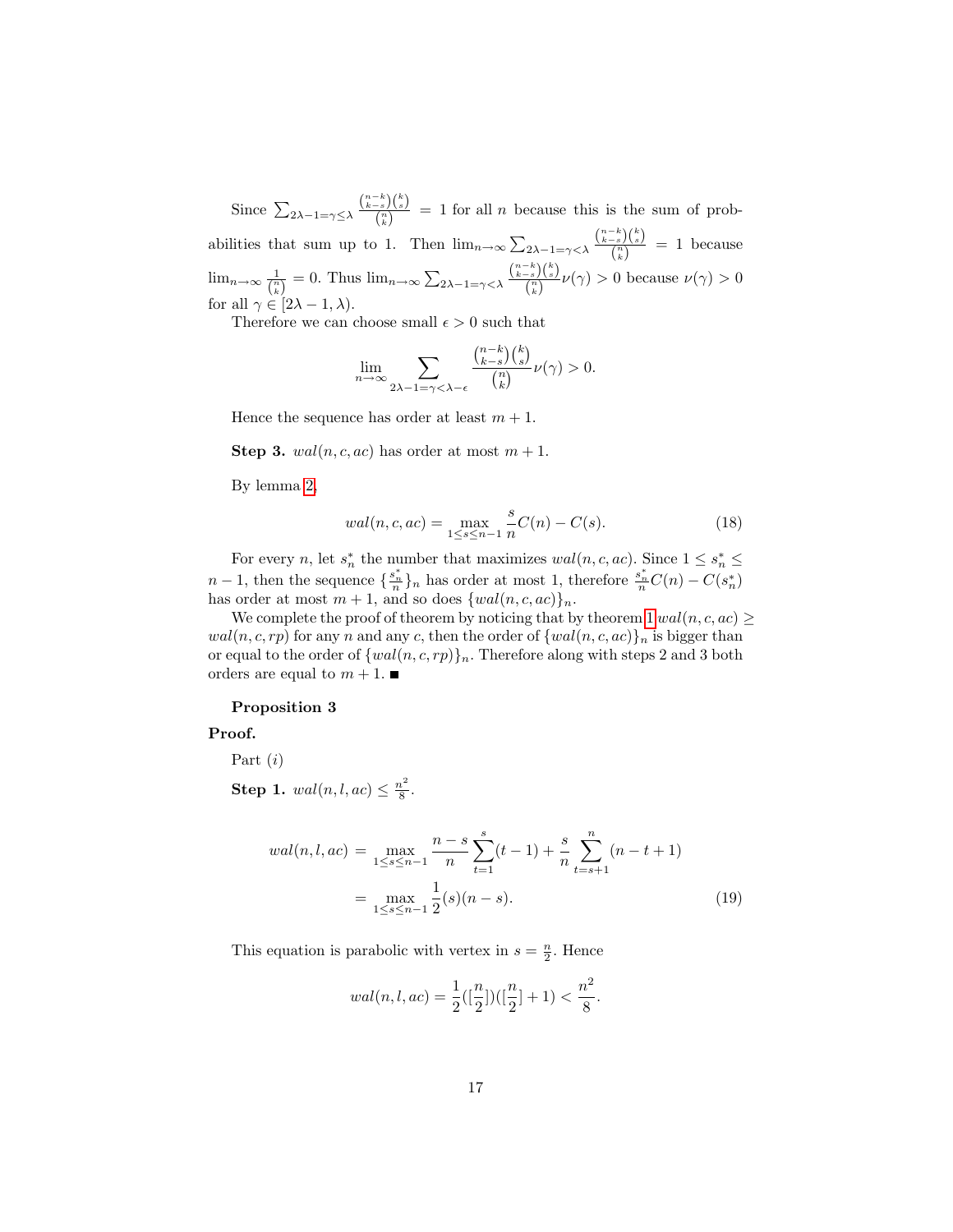Step 2.

<span id="page-17-1"></span>
$$
\sigma^{eff}(p^{k,a}) - \sigma^{rp}(p^{k,a}) = \frac{(k-a+1)(n-k)a}{n} + \frac{a(a-1)(n-k)(n-k-1)}{2n(n-1)}
$$
\n(20)

By step 1 on proof of theorem 2,

$$
\sigma^{eff} - \sigma^{rp}(p^{k,a}) = \sum_{s} \frac{\binom{n-k}{a-s} \binom{k}{s}}{\binom{n}{a}} (c_{k+1} + \dots + c_{k+a-s} - (a-s)c_a)
$$
  
= 
$$
\sum_{s} \frac{\binom{n-k}{a-s} \binom{k}{s}}{\binom{n}{a}} ((a-s)k + \frac{(a-s)(a-s+1)}{2} - (a-s)a)
$$
  
= 
$$
(k-a+\frac{1}{2}) \sum_{s} \frac{\binom{n-k}{a-s} \binom{k}{s}}{\binom{n}{a}} (a-s) + \frac{1}{2} \sum_{s} \frac{\binom{n-k}{a-s} \binom{k}{s}}{\binom{n}{a}} (a-s)^2
$$

On the other hand, notice that:

<span id="page-17-0"></span>
$$
\sum_{s} \frac{\binom{n-k}{a-s} \binom{k}{s}}{\binom{n}{a}} (a-s) = \sum_{s} \frac{\binom{n-k-1}{a-s-1} \binom{k}{s}}{\binom{n}{a}} (n-k)
$$

$$
= \sum_{s} \frac{\binom{n-k-1}{a-s-1} \binom{k}{s}}{\binom{n-1}{a-1}} (n-k) \frac{\binom{n-1}{a-1}}{\binom{n}{a}}
$$

$$
= (n-k) \frac{\binom{n-1}{a-1}}{\binom{n}{a}}
$$
(21)
$$
= \frac{(n-k)a}{a}
$$

where  $(21)$  holds because the previous sum of combinatorial coefficients represents same probabilities but with  $n-1$  agents and  $a-1$  positions, hence they sum up to 1. We use the same trick in the next equations.

 $\boldsymbol{n}$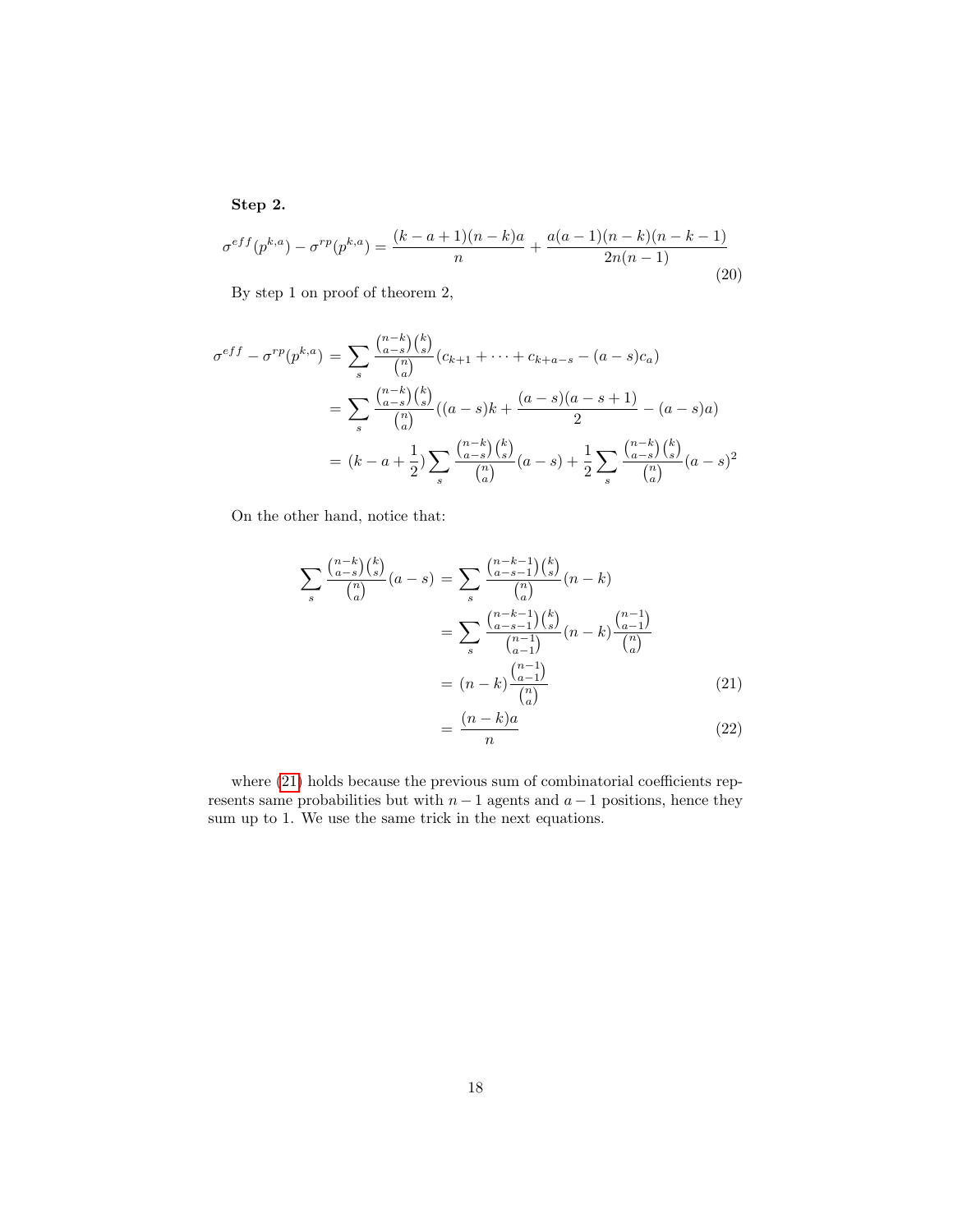<span id="page-18-0"></span>
$$
\sum_{s} \frac{\binom{n-k}{a-s}\binom{k}{s}}{\binom{n}{a}}(a-s)^2 = \sum_{s} \frac{\binom{n-k}{a-s}\binom{k}{s}}{\binom{n}{a}}((a-s)+(a-s)(a-s-1))
$$

$$
= \frac{(n-k)a}{n} + \sum_{s} \frac{\binom{n-k}{a-s}\binom{k}{s}}{\binom{n}{a}}(a-s)(a-s-1)
$$

$$
= \frac{(n-k)a}{n} + \left(\sum_{s} \frac{\binom{n-k-2}{a-s-2}\binom{k}{s}}{\binom{n-2}{a-2}}\frac{\binom{n-2}{a-2}\binom{n-k}{n-k-1}}{\binom{n}{a}}\right)
$$

$$
= \frac{(n-k)a}{n} + \frac{\binom{n-2}{a-2}\binom{n-k}{n-k-1}}{\binom{n}{a}}
$$

$$
= \frac{(n-k)a}{n} + \frac{(a)(a-1)(n-k)(n-k-1)}{n(n-1)}
$$
(23)

Finally, we substitute equations [\(22\)](#page-17-0) and [\(23\)](#page-18-0) in the expected loss equation to prove equation [\(20\)](#page-17-1).

Consider  $a(n) = \frac{\sqrt{2}}{n}$  $\frac{\sqrt{5}-1}{\sqrt{5}+1}n$  and  $k(n) = \frac{\sqrt{5}-1}{2}n$ . Clearly,  $1 < a(n) < k(n) < n$ . To simplify notation we write  $a^* = a(n)$  and  $k^* = k(n)$ . Then:

<span id="page-18-1"></span>
$$
\lim_{n \to \infty} \frac{\frac{n^2}{8}}{\frac{a^*(a^*-1)(n-k^*)(n-k^*-1)}{2n(n-1)} - \frac{(a^*-k^*-1)(n-k^*)a^*}{n}} = \frac{1+\sqrt{5}}{28-12\sqrt{5}}.\tag{24}
$$

Finally, notice that replacing  $a^*$  and  $k^*$  in [\(24\)](#page-18-1) by its respective integer parts, will not modify such limit. Therefore the limit

$$
\lim_{n \to \infty} \frac{wal(n, l, ac)}{wal(n, l, rp)}
$$
\n(25)

is bounded by  $\frac{1+\sqrt{5}}{28-12\sqrt{5}}$ .

## Part  $(ii)$

By space reasons, this part is available upon request to the author.

Part *(iii)* 

With exponential cost function, from [\(5\)](#page-11-0) we have:

$$
wal(n, e, ac) = \max_{1 \le s \le n-1} \frac{n-s}{n} \sum_{t=1}^{s} (t-1)\delta_t + \frac{s}{n} \sum_{t=s+1}^{n} (n-t+1)\delta_t
$$

Let  $\delta_t = (x-1)x^{t-1}$ . Then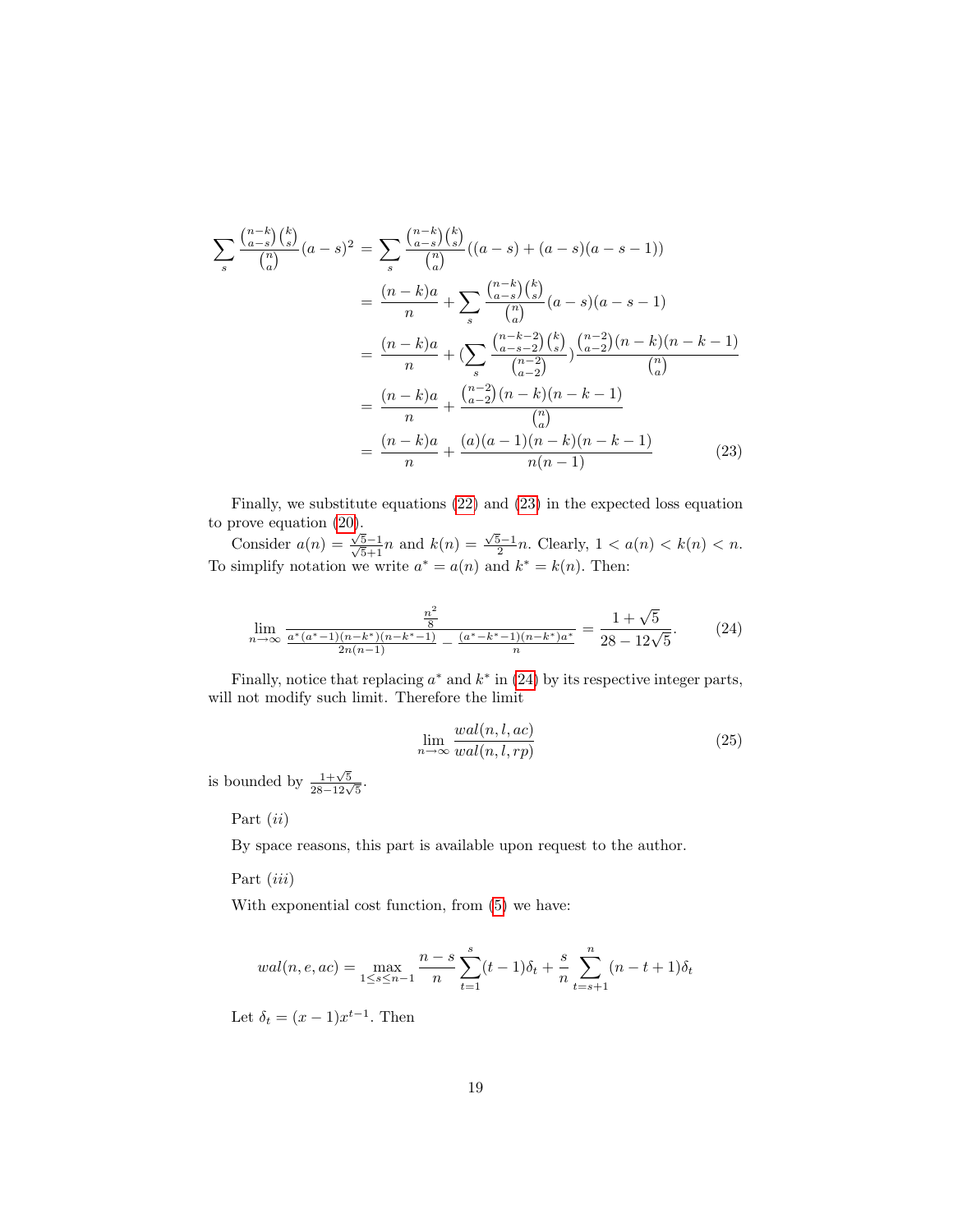$$
\sum_{t=1}^{s} (t-1)\delta_t = \frac{-x^{s+1} + x^{s+1}s - x^s s + x}{(x-1)}
$$

and

$$
\sum_{t=s+1}^{n} (n-t+1)\delta_t = \frac{x^{n+1} - x^{s+1}n + x^s n - x^{s+1} + x^{s+1} s - x^s s}{(x-1)}.
$$

Hence

$$
wal(n, e, ac) = \max_{1 \le s \le n-1} \frac{-x^{s+1}n + nx - sx + sx^{n+1}}{n (x - 1)}
$$

$$
= \max_{1 \le s \le n-1} \frac{x(s(x^n - 1) - n(x^s - 1))}{n (x - 1)}
$$
(26)

Since  $x > 1$ , when n is large  $s(x^n - 1) - n(x^s - 1)$  is maximized at  $s = n - 1$ . Hence

$$
wal(n, e, ac) = \frac{-x^n n + x + x^{n+1} n - x^{n+1}}{n (x - 1)^2}
$$

Finally, notice  $\sigma^{eff}(p^{n-1,n-1}) - \sigma^{rp}(p^{n-1,n-1}) = \frac{n-1}{n} \delta_n = \frac{(n-1)(x-1)x^{n-1}}{n}$  $\frac{n^{(n-1)x}}{n}$ . Therefore  $\lim_{n\to\infty} \frac{wal(n,e,ac)}{wal(n,e,rp)} \leq \lim_{n\to\infty} \frac{-x^n n+x+x^{n+1}n-x^{n+1}}{n(x-1)^2 \frac{n-1}{n-x}}$  $\frac{n_{n+x+x^{n+1}n-x^{n+1}}}{n(x-1)^2\frac{n-1}{n}x^{n-1}}=\frac{x}{x-1}.$ 

On the other hand, for quadratic exponential function, we know  $\delta_{n+1}$  $x^{(n+1)^2} - x^{n^2}$ , therefore  $\lim_{n \to \infty} \frac{\delta_{n+1}}{n^2 \delta_n} = \infty$ .

The remaining part is an argument similar to proof of proposition 4. For a fixed large number of agents n, we are maximizing over a set of  $n-1$  linear equations in  $\delta_i$ ,  $i \in \{1 \dots n\}$  The coefficient of each  $\delta_i$  is smaller than n. The above limit tells us  $\delta_n$  will be bigger than any linear combination of  $\{\delta_1, \ldots, \delta_{n-1}\}$ with coefficients smaller than  $n$  (any of such linear combinations is smaller than  $n^2\delta_{n-1}$ .)

The equation in [\(5\)](#page-11-0) that has the biggest coefficient in  $\delta_n$  is when  $s = n - 1$ . Thus,

<span id="page-19-0"></span>
$$
\lim_{n \to \infty} \frac{wal(n, e^2, ac)}{\frac{n-1}{n} \delta_n} = 1
$$
\n(27)

.

On the other hand, notice  $wal(n, e^2, rp) \geq \sigma^{eff}(p^{n-1,n-1}) - \sigma^{rp}(p^{n-1,n-1}) =$  $\frac{n-1}{n}\delta_n$ . Therefore  $\frac{wal(n,e^2,rp)}{\frac{n-1}{n}\delta_n}$  ≥ 1 for all *n*. This equation along with theorem 1 and equation [\(27\)](#page-19-0) implies:  $\lim_{n\to\infty} \frac{wal(n,e^2,ac)}{wal(n,e^2,rp)} = 1.$  $\blacksquare$ 

Proposition 4

Proof.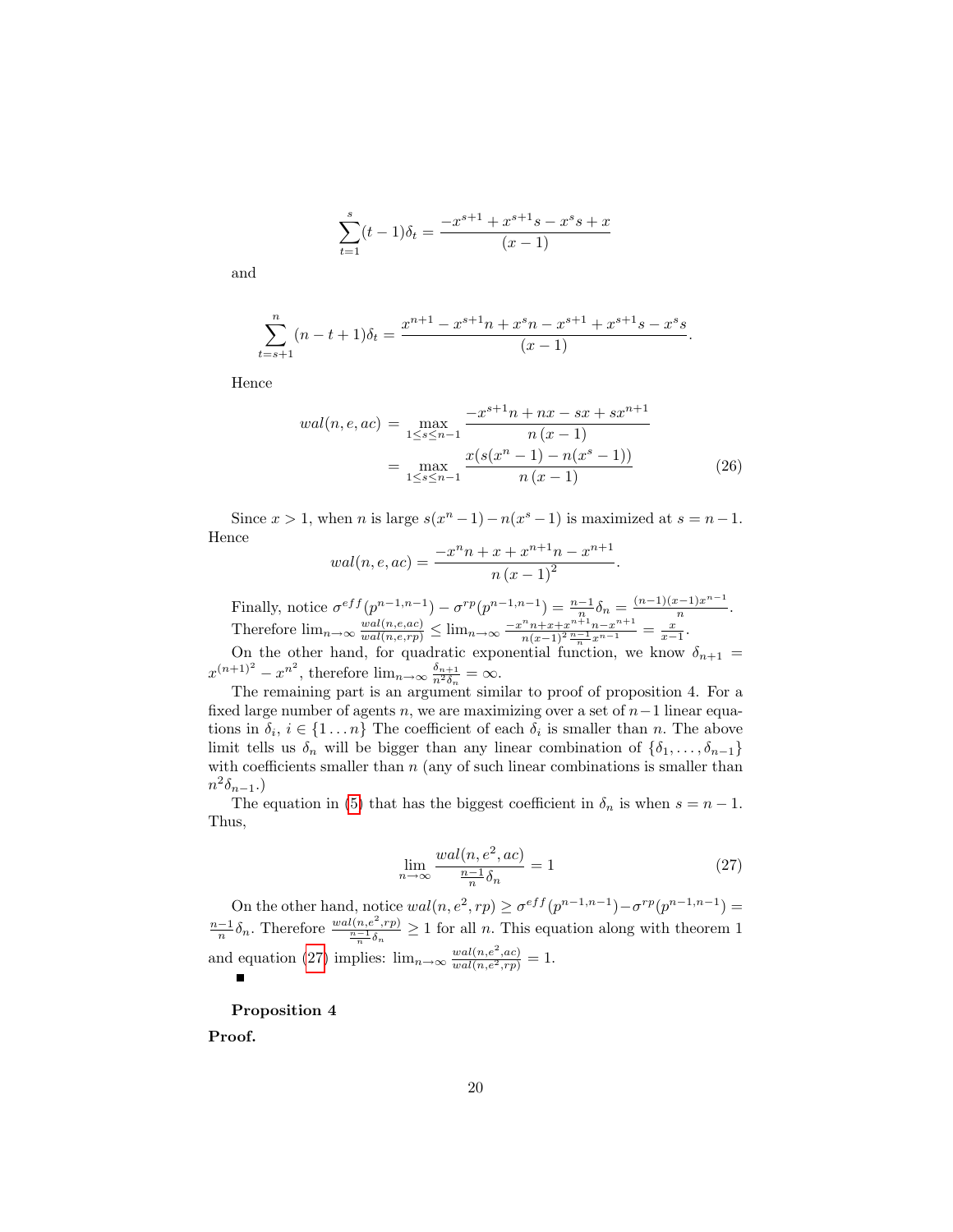First notice that by equation [\(5\)](#page-11-0) the calculation of  $wal(n, c^k, ac)$  involves the maximization over n linear equations on  $\delta_1, \ldots, \delta_n$ . The coefficient of  $\delta_i$  on each equation is independent of the cost function.

Let  $\delta_1^k \dots \delta_n^k$  such coefficients associated to the marginal cost  $c^k$ . Then:

$$
\lim_{k \to \infty} \frac{\delta_{i+1}^k}{\delta_i^k} = \lim_{k \to \infty} \frac{(i+1)^k - i^k}{i^k - (i-1)^k} = \lim_{k \to \infty} \frac{(1 + \frac{1}{i})^k - 1}{1 - (1 - \frac{1}{i})^k} = \infty \ \forall \ i \tag{28}
$$

This implies that as k goes to infinite,  $\delta_n^k$  will be infinitely bigger with respect to any linear combination of the remaining coefficients  $\delta_1^k, \ldots, \delta_{n-1}^k$ . Hence for arbitrarily large k,  $wal(n, c^k, ac)$  will be achieved on the equation that has the biggest coefficient on  $\delta_n^k$ . From equation [\(5\)](#page-11-0) we can check that such equation is given when  $s = n - 1$ . That is, for every  $1 \leq s < n - 1$ 

$$
\lim_{k \to \infty} \frac{\frac{n-s}{n} \sum_{t=1}^s (t-1) \delta_t^k + \frac{s}{n} \sum_{t=s+1}^n (n-t+1) \delta_t^k}{\frac{n-1}{n} \delta_n^k} =
$$

$$
= \lim_{k \to \infty} \frac{(n-s) \sum_{t=1}^s (t-1) \frac{\delta_t^k}{\delta_n^k} + s \sum_{t=s+1}^n (n-t+1) \frac{\delta_t^k}{\delta_n^k}}{(n-1)} = \frac{s}{n-1} < 1
$$

Hence,

<span id="page-20-3"></span>
$$
\lim_{k \to \infty} \frac{wal(n, c^k, ac)}{\frac{n-1}{n} \delta_n^k} = 1
$$
\n(29)

On the other hand, notice  $wal(n, c^k, rp) \geq \sigma^{eff}(p^{n-1,n-1}) - \sigma^{rp}(p^{n-1,n-1}) =$  $\frac{n-1}{n} \delta_n^k$ . Therefore

<span id="page-20-4"></span>
$$
\frac{wal(n, c^k, rp)}{\frac{n-1}{n}\delta_n^k} \ge 1 \ \forall \ k \tag{30}
$$

The proposition follows immediately by equation [\(29\)](#page-20-3), [\(30\)](#page-20-4) and theorem 1:  $wal(n, c^k, ac) > wal(n, c^k, rp)$  for all k.  $\blacksquare$ 

# References

- <span id="page-20-0"></span>[1] Cres H., Moulin H.: Scheduling with opting out: improving upon random priority. Operation Research 49, 565-577 (2001)
- <span id="page-20-1"></span>[2] Cres H., Moulin H.: Commons with increasing marginal cost: random priority versus average cost. International Economic Review 44, 1097-1115 (2003)
- <span id="page-20-2"></span>[3] Immorlica N., Mahdian M., Mirrokni V.: Limitations of cross-monotonic cost sharing schemes. Mimeo, MIT (2005)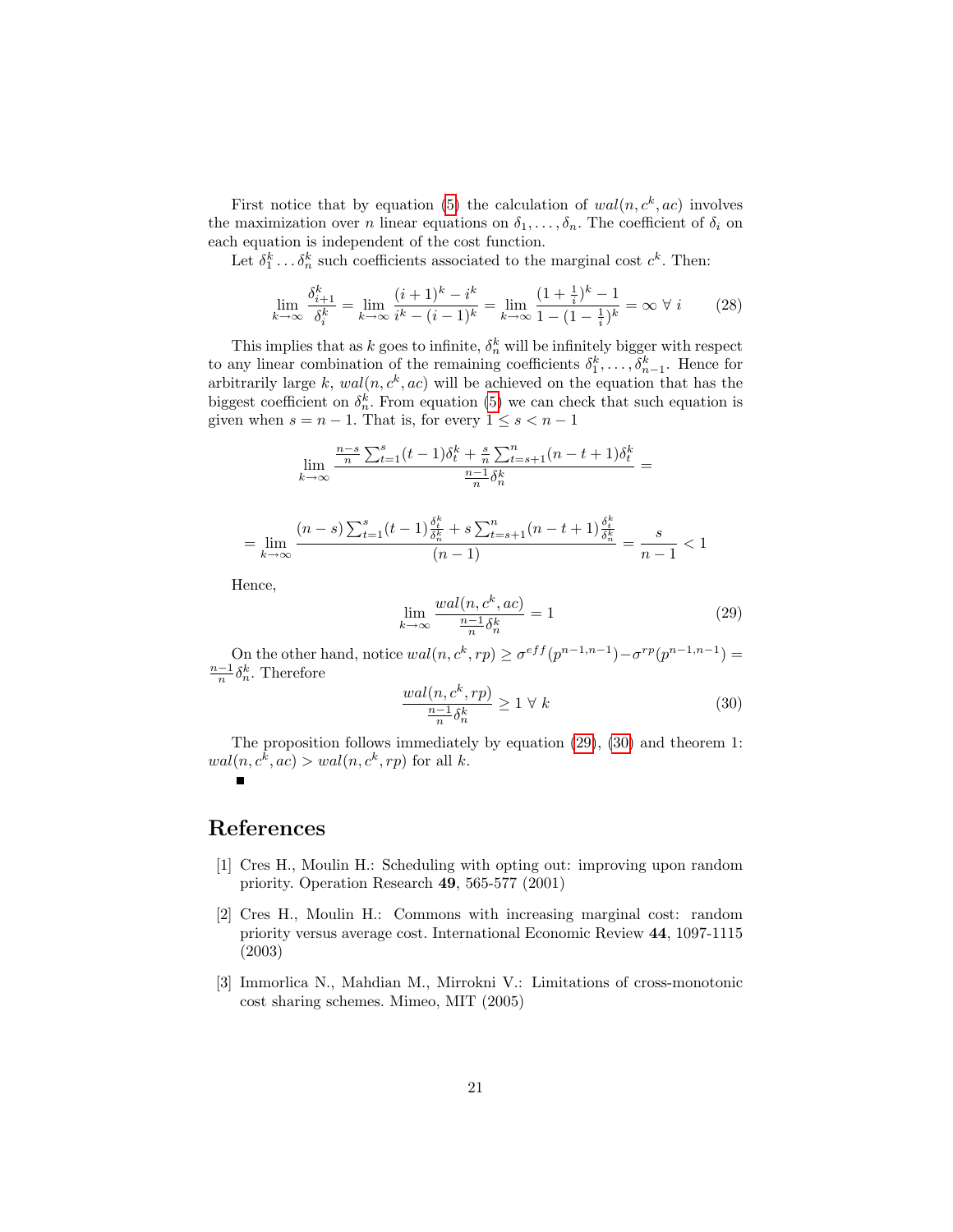- <span id="page-21-3"></span>[4] Koutsoupias E., Papadimitriou C.: Worst case equilibria. Proceedings of the 16th Symposium on theoretical aspect of computer science, 404-413 (1999)
- <span id="page-21-7"></span>[5] Johari R., Tsilikis J.: Efficiency loss in a network resource allocation game. Mathematics of Operations Research 29, 407-435 (2004)
- [6] Johari R., Tsilikis J.: A scalable network resource allocation mechanism. Mimeo, Stanford and MIT (2005)
- <span id="page-21-8"></span>[7] Johari R., Mannor S., Tsilikis J.: Efficiency loss in a network resource allocation game: the case of elastic supply. Mimeo, Stanford and MIT (2004)
- [8] Juarez R.: The worst absolute surplus loss in he problem of commons: Random Priority vs. Average Cost. Mimeo Rice University (2006)
- <span id="page-21-0"></span>[9] Lawler E. L., Lenstra J. K., Rinnooy Kan A. H. G., Shmoys D. B.: Sequencing and Scheduling: Algorithms and Complexity. S.C. graves, A.H.G. Rinnooy Kan, P.H. Zipkin, eds. Logistics of Production and Inventory. Amsterdam: North Holland Press 1993
- <span id="page-21-9"></span>[10] Moulin H.: Incremental Cost Sharing: characterization by coalitional strategy-proofness. Social Choice and Welfare 16, 279-320 (1999)
- <span id="page-21-1"></span>[11] Moulin H.: Minimizing the worst slowdown: off-line and on-line. Mimeo, Rice University (2005)
- <span id="page-21-4"></span>[12] Moulin H.: The price of anarchy of serial cost sharing and other methods. Mimeo, Rice University (2005)
- <span id="page-21-10"></span>[13] Moulin H., Shenker S.: Strategyproof sharing of submodular costs: budget balance versus efficiency. Economic Theory 18, 511-533 (2001)
- <span id="page-21-5"></span>[14] Roughgarden T., Tardos E.: How bad is self-fish routing?. Journal of the ACM 49, 236-259 (2002)
- <span id="page-21-6"></span>[15] Roughgarden T.: The price of anarchy is independent of the network topology. Journal of Computer and System Sciences 67, 341-364 (2003)
- <span id="page-21-2"></span>[16] Shenker, S.: Making greed work in networks: a game theoretic analysis of switching service discipline. IEEE/ACM Transactions on Networking 3, 819-831 (1995)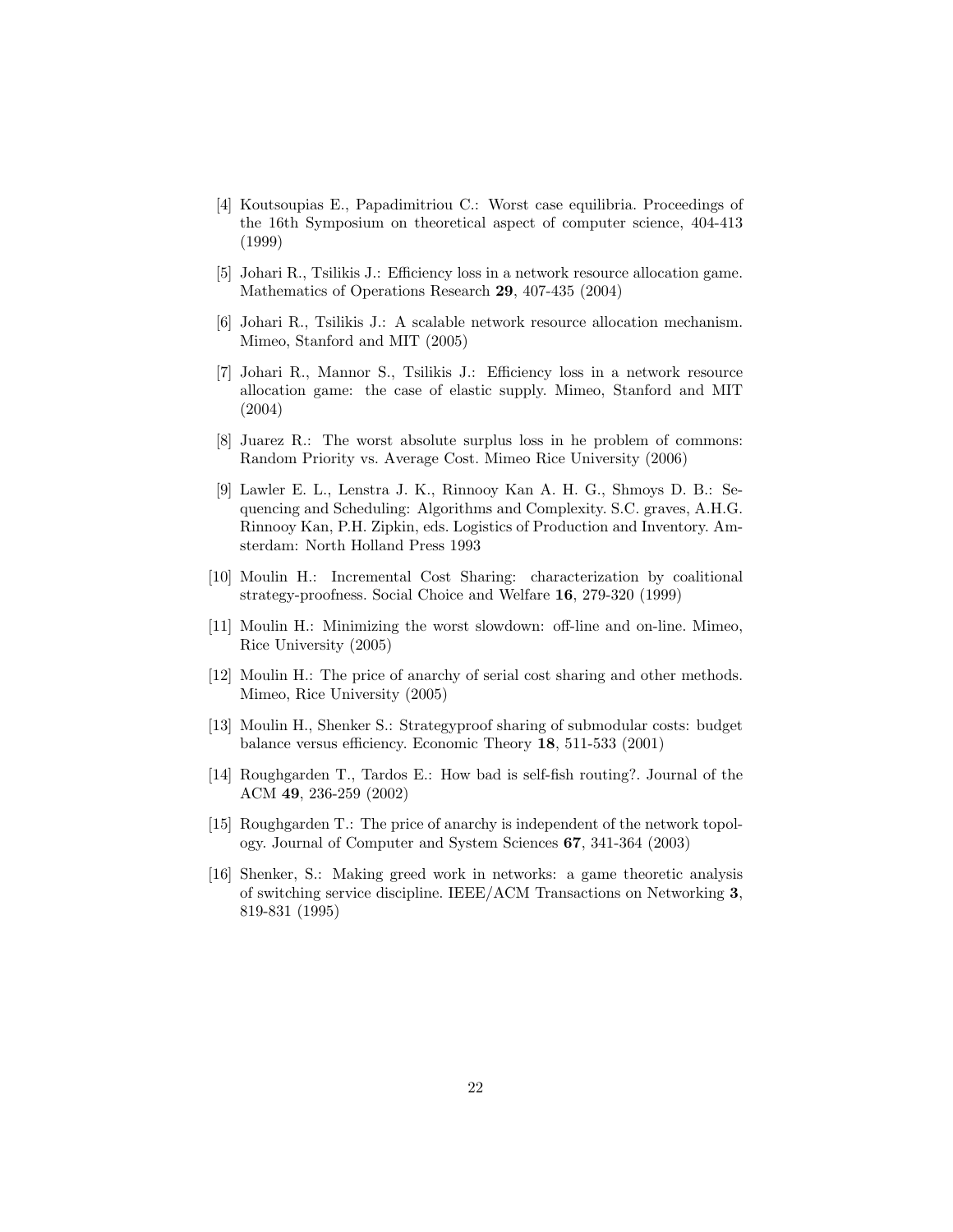# 6 Appendix: An extension to convex demands

In this section we prove Theorem [1](#page-7-0) extends to the case where agents have preferences for more than one good. We will use the same trick of the proof of Theorem [1.](#page-7-0)

Formally, we assume agents have convex preferences for at most  $m$  indivisible  $\text{goods}.^{11}$  $\text{goods}.^{11}$  $\text{goods}.^{11}$ 

Average Cost  $(ac)$  and Random Priority  $(rp)$  are similarly defined. The former is the equilibrium of the demand game where every agent demands at most m units of good. If  $q_{ac}$  is the total demand, then every agent pays  $\frac{C(q_{ac})}{q_{ac}}$  for every demanded unit. In the later mechanism, we get a random order without bias of the mn goods. The mechanism offers the agents, following this order, a good at price equal to marginal cost (hence ever agent is offered m times a good at price equal to marginal cost).

**Definition 2** Let n the number of agents, c the marginal cost function and m the maximal demand of the agents. The worst absolute loss (wal) of the method ξ is

$$
wal(n,c,m,\xi) = \max_{u \in \mathbb{R}^N_+} \sigma^{eff}(u) - \sigma^{\xi}(u)
$$

By similar argument as lemma [1,](#page-5-0)  $wal(n, c, m, \xi)$  is finite for any mechanism  $\xi$  that satisfies consumer sovereighty. Thus it is finite for ac and rp.

**Theorem 5** For any number of agents  $n > 3$ , any maximal demand of the agents m and any marginal cost function with incresing marginal cost c

$$
wal(n, c, m, rp) < wall(n, c, m, ac)
$$

### Proof.

Fix the number of agents n, the maximal demand  $m$ , and the marginal cost function c.

Consider random assignment, ra, the mechanism that draws a random order θ of the mn goods. Then offer the agent at place  $θ(i)$  a good at price equal to  $c_{\theta(i)}$ .

Clearly  $\sigma^{ra}(u) \leq \sigma^{rp}(u)$  for any u (see proof of Theorem [1](#page-7-0) for details).

The key for the extension is that  $\sigma^{ra}(u) \geq \sigma^{ra}(u^*)$ . Where  $u^*$  is the utility profile where there are  $nm$  agents with utilities u. This is clear because at every step in  $ra(u)$  agents choose the order that maximizes his utility (match highest marginal utility with lowest cost) whereas in  $ra(u^*)$  a low utility may be offered a high cost, thus this is bad for such agent.

Therefore,

<span id="page-22-1"></span>
$$
wal(n, c, m, rp) \leq wal(n, c, m, ra) \leq wal(nm, c, 1, ra)
$$
\n(31)

<span id="page-22-0"></span> $11\,\text{By convex preferences we mean the marginal utility of the goods is decreasing. Therefore if}$ some agent wants less than  $m$  units of good then he has marginal utility zero for the remaining of the units.